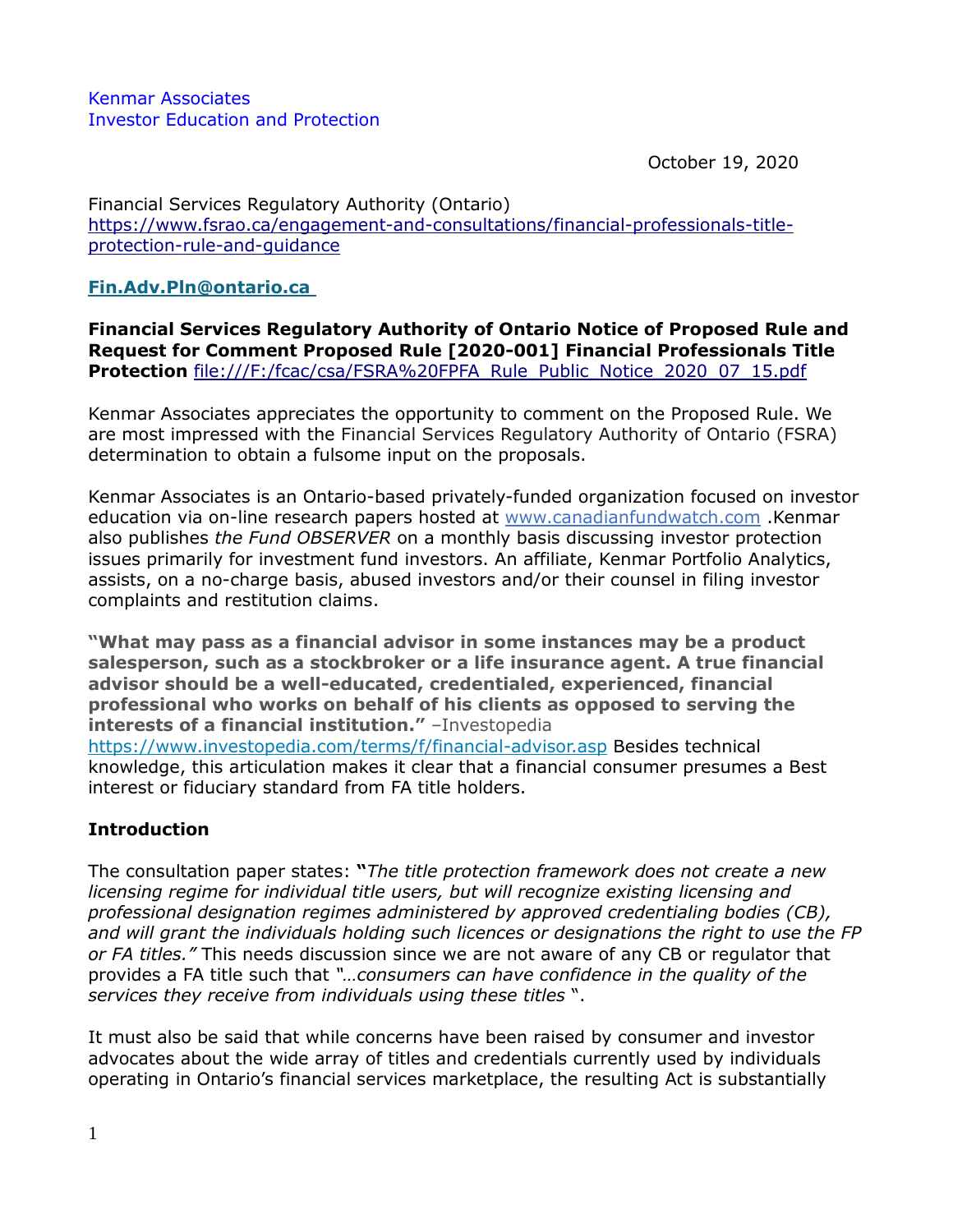different than the consumer advocate feedback provided to the government.

The Financial Professionals Title Protection Act (FPTPA) restricts the use of the titles "financial planner" (FP) and "financial advisor" (FA) (as well as equivalents in another language or titles that could reasonably be confused with such titles) to individuals who have obtained a credential issued by a FSRA-approved credentialing body (CB). FPTPA requires that a CB have an effective governance structure and administrative policies, a Code of ethics and professional standards for its officers, directors and employees that serve the Public interest.

FPTPA does not specify when a title should be used, or include a restriction on its use, other than the need to have an approved title/credential.

Too often, Canadians are duped into "investing" with unlicensed charlatans and rogue registrants, who then proceed to lose or abscond with their savings, causing terrible harm. Because the perpetrators are not registered financial services providers, there is nothing regulators or organizations such as OBSI or OLHI that operate in regulated sectors, can do. If individuals who obtain the right to use the FA (or FP) title are not required to be employed by a regulated Firm, clients could be exposed to reduced financial consumer protections **We are of the firm conviction that anyone using a protected title is a member of, and accountable to, a regulatory body (a statutory regulator or a designated SRO).** If however, there is no requirement to be a member of, and accountable to a regulatory body, a title should NOT be a "protected title". To do otherwise would mislead the public.

The proposed rule would require bank "advisors", among others, to be credentialed if they use the FA title or reasonably confusing title. That is a positive since even tellers with minimum qualifications are referred to by the banks as "advisors". However, these tellers and other similar individual bank functionaries are not subject to direct regulation so it could very well happen that the only change that will occur is that the banks will use another deceptive title instead. We question whether the banks will reimburse these functionaries for the fees that would be required to be paid to the credentialing bodies and to the FSRA as it will add to operating costs. Time will tell.

Kenmar has advocated for years that titles be standardized and the number reduced throughout financial services and not be deceptive so as to minimize investor confusion. We have asked regulators to restrict the number of authorized designations and titles to reduce consumer confusion and raise standards. Kenmar have also advocated for the Best interests standard for providers of personalized financial advice. The Ontario Government responded with the FPTPA which departs significantly from the Expert Committee recommendations. For example:

# *FINAL REPORT OF THE EXPERT COMMITTEE TO CONSIDER FINANCIAL ADVISORY AND FINANCIAL PLANNING POLICY ALTERNATIVES*

"….during the course of our research and consultation that reform is required to the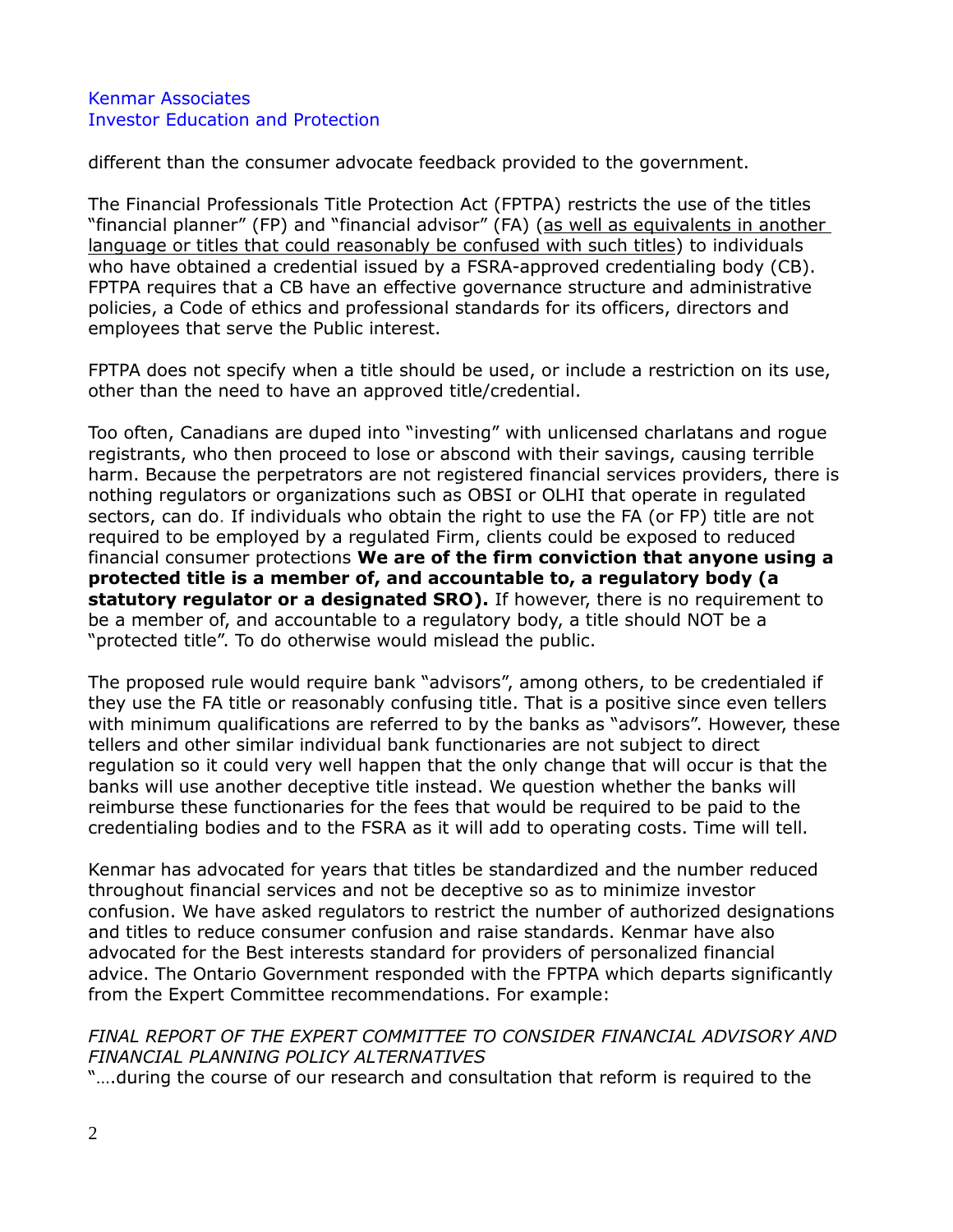current fragmented framework for regulating financial services in Ontario. A harmonized regulatory framework for financial planning and financial advice would not only better protect consumers, but also provide a more streamlined approach to the regulation of financial services in Ontario. The plethora of misleading titles used in the financial services industry combined with the lack of a **clearly articulated duty to act in the best interest of the consumer** leaves Ontarians vulnerable." <https://www.fin.gov.on.ca/en/consultations/fpfa/fpfa-final-report.html>

## From the Proposed rule:

(a) based on a program designed and administered to ensure that an individual using the credential will be required to deal with the individual's clients competently, professionally, fairly, honestly and in good faith, and............This standard is not congruent with the Committee recommendations.

This change adversely impacts the value of an FA or FP title depending on how the proposed text is interpreted.

The consultation paper states that "... Once proclaimed in force, the FPTPA will, subject to the transition periods described below, restrict the use of the titles "financial planner" (FP) and "financial advisor" (FA) **(as well as equivalents in another language or titles that could reasonably be confused with such titles**) to individuals who have obtained a credential issued by a FSRA-approved credentialing body." Enforcement of the highlighted text is key to success of the Act and its associated rule. FSRA has not yet provided examples of what titles would be considered as misleading/confusing and who they would apply to (individual or Firm authorizing their use or both). The corresponding Quebec law gives specific examples of such titles and has a list of banned titles that have similar meaning to "financial planner": See

<http://legisquebec.gouv.qc.ca/en/ShowDoc/cr/D-9.2,%20r.%2020>

The 2015 OSC Mystery Shop report found that the shoppers encountered no fewer than 48 different business titles during the shops. Kenmar is dismayed by the lack of consistency of business titles and the question marks around whether those titles are actually tied to specific skills and qualifications and conduct. As we have pointed out before, imagine if regulators in the health care field allowed individuals with the training and experience of massage therapists to call themselves physiotherapists or heart surgeons. And yet this is what the average consumer faces when seeking financial advice. *MYSTERY SHOPPING FOR INVESTMENT ADVICE Insights into advisory practices and the investor experience in Ontario* September 17, 2015 OSC Staff Notice 31-715 IIROC Notice Number 15-0210

[https://www.osc.gov.on.ca/documents/en/Securities-Category3/20150917-mystery](https://www.osc.gov.on.ca/documents/en/Securities-Category3/20150917-mystery-shopping-for-investment-advice.pdf)[shopping-for-investment-advice.pdf](https://www.osc.gov.on.ca/documents/en/Securities-Category3/20150917-mystery-shopping-for-investment-advice.pdf) Some of these titles are very creative and arguably could be reasonably confused with FA/FP titles in the mind of a typical retail financial consumer. Consumer Focus groups may assist the FSRA in implementation of the Act. **. Kenmar recommend that the interpretation of "could reasonably be confused with..." be as broad as possible so as to capture the greatest number of titles.**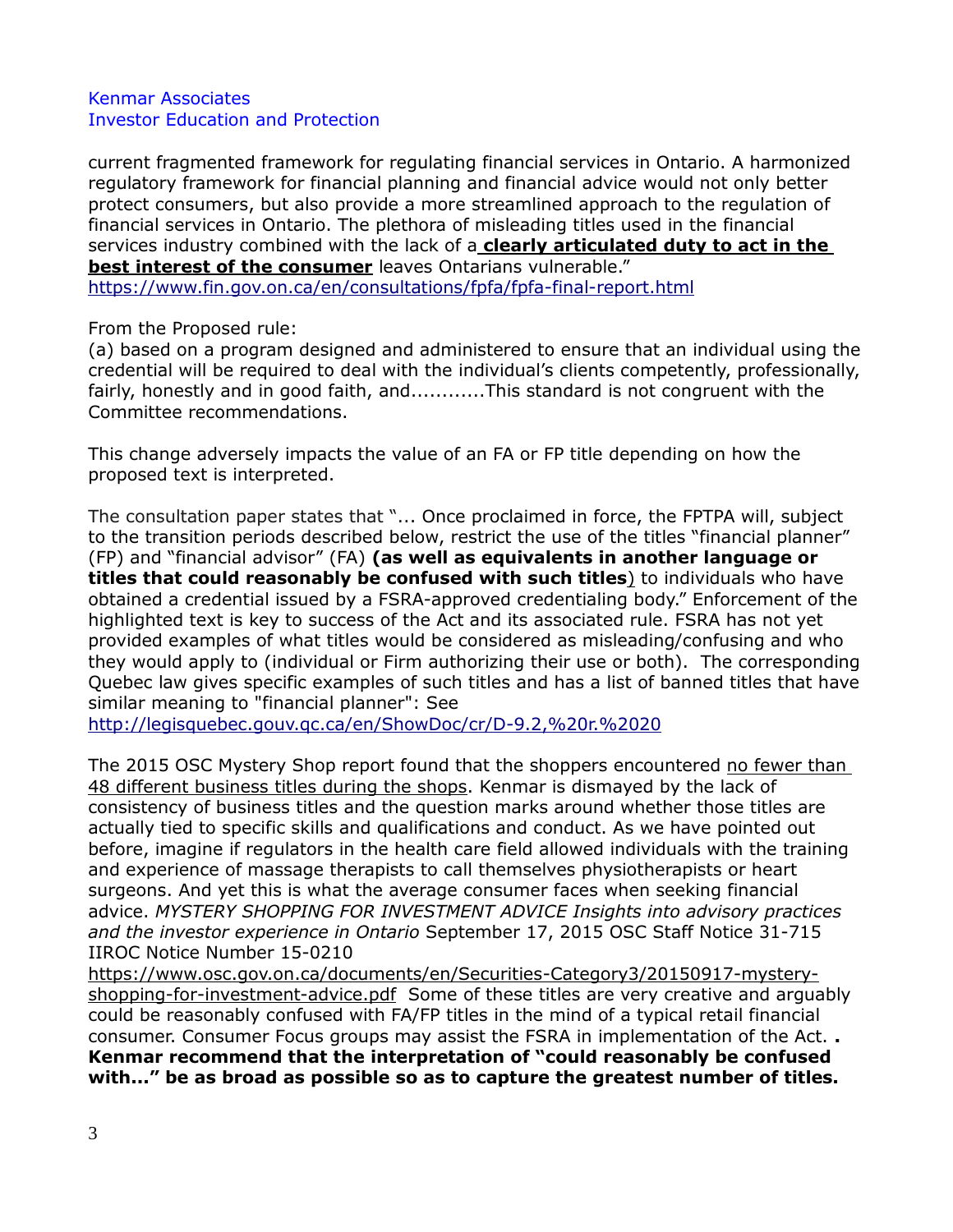Building financial consumer trust and confidence is critical. The 2020 Edelman Trust Barometer Canada report found that financial services sits near the bottom end of the trust scale with **just 56% saying they trust the industry, down 8 percentage points from 2019.** This puts the industry between telecoms (52%) and consumer packaged goods (57%) but well behind technology (68%) and professional services (67%) and Education (70%). Source:

[https://www.edelman.ca/sites/g/files/aatuss376/files/2020-](https://www.edelman.ca/sites/g/files/aatuss376/files/2020-02/2020%20Edelman%20Trust%20Barometer%20Canada%20-%20FINAL.pdf) [02/2020%20Edelman%20Trust%20Barometer%20Canada%20-%20FINAL.pdf](https://www.edelman.ca/sites/g/files/aatuss376/files/2020-02/2020%20Edelman%20Trust%20Barometer%20Canada%20-%20FINAL.pdf) The financial services industry clearly has a lot of work to do to regain consumer trust.

Through legislation overseen by the AMF, financial planners must meet continuing education requirements and comply with Codes of conduct and ethics. They're also subject to fines (capped at \$50,000 per offence) and disciplinary measures for misconduct. This oversight is delegated to la Chambre de la sécurité financière (CSF), a SRO that oversees planners as well as mutual fund, insurance and scholarship plan reps. The Quebec regime does not deal with financial advisors. **We believe this regulatory approach is robust to efficiently and effectively control title usage.** 

# **Some comments on the proposed rule**

*"Where the fundamental nature of the relationship is one in which customer depends on the practitioner to craft solutions for the customer's financial problems, the ethical standard should be a fiduciary one that the advice is in the best interest of the customer. To do otherwise — to give biased advice with the aura of advice in the customer's best interest — is fraud."* -James J. Angel, Ph.D., CFA and Douglas McCabe Ph.D., McDonough School of Business, Georgetown University, "Ethical Standards for Stockbrokers: Fiduciary or Suitability?" Sept. 30, 2010

The sad fact is that while some individuals do use the term "Financial Advisor", the vast majority use other misleading titles. These financial advisors, using misleading titles, assert that they provide personalized financial advice and financial planning services. This is the problem. They are in fact salespersons working under a conflict-of-interest scenario currently using the low suitability standard as the basis for recommendations. They are selling a product with embedded trailing commissions or upfront payments (DSC mutual funds). They provide recommendations that can be skewed by compensation and in the case of deferred sales charge (DSC) mutual/Seg funds, provide advice that continues to cause investor harm to some of Ontario's most vulnerable investors. In fact, every jurisdiction in Canada, except Ontario, has banned the sale of DSC mutual funds.

# **Recognition of statutory regulators and SRO's**

When you have a financial planner or financial advisor that is subject to the authority of a statutory regulator AND a credentialing body (that may also act as a trade association or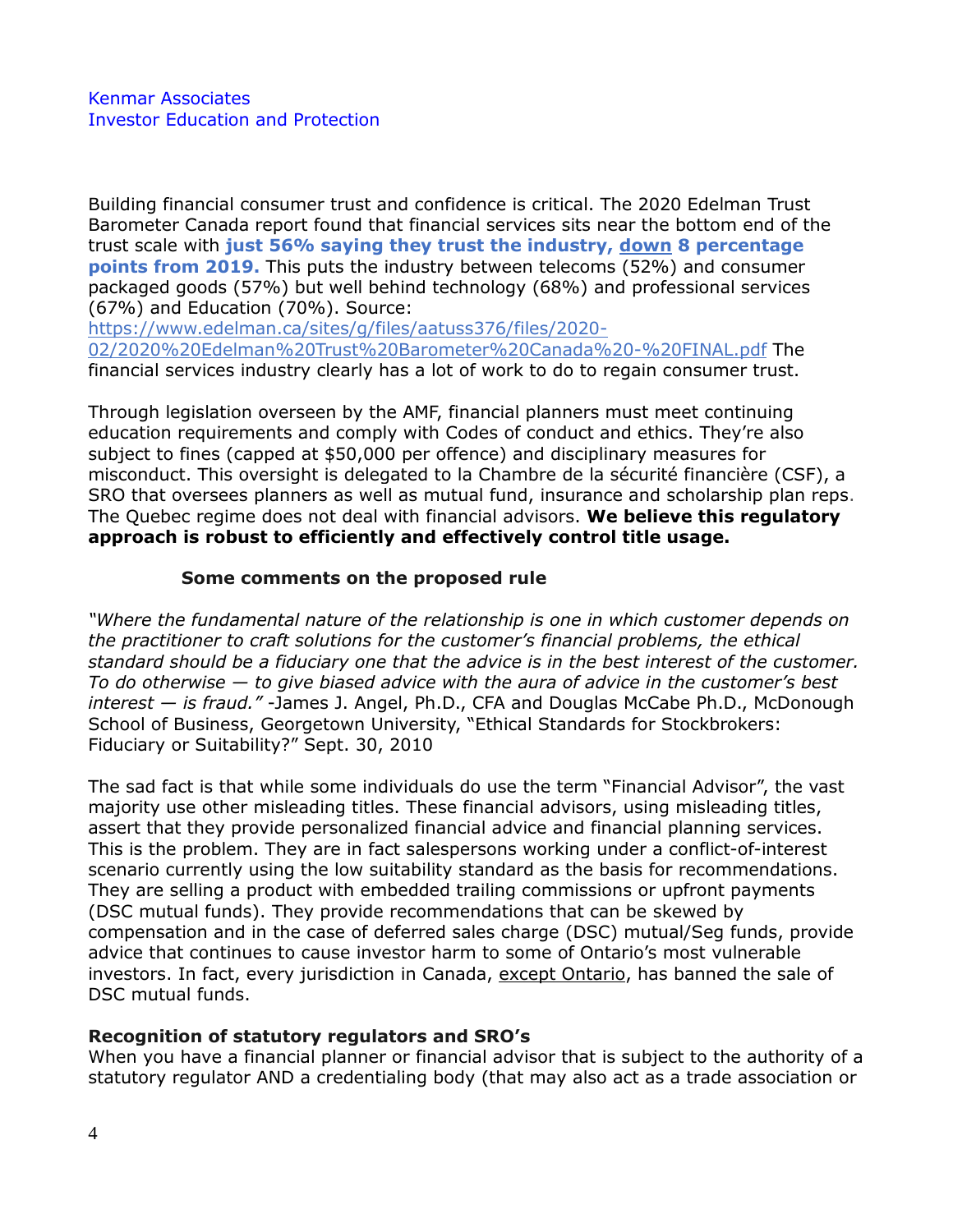lobby group), it creates the potential to confuse and negatively impact investors. There needs to be a hierarchy that maintains and respects the investor protection standards of statutory regulators for those subject to their jurisdiction. Statutory regulators should have priority over authority under the Act for any FA who is part of both a statutory regulator and credentialing body. **The OSC, MFDA and IIROC should be granted a blanket approval as a FSRA approved credentialing body for FA's, if and only if, they are held to a Best interests standard.** Granting a blanket exemption to statutory regulators would greatly reduce the burden of operationalizing the Act with no downside**.** Regulatory complexity and costs would also be reduced for titleholders and consumers. This may however require a new registration category by securities regulators. A new registration capacity with higher standards would allow only those who have passed the credentialing standards to hold the FA or FP designation. The names a person uses without that designation is irrelevant. The regulatory machine would be better used to monitor this than an easily confused minimum titling standard. In this instance anyone who does not have an advising registration could not use any title implying advice.

The FP title is a totally different story. **Since we do not believe the statutory regulators have adequately dealt with professional financial planning as a profession, we do not recommend the statutory regulators or SRO's be granted credentialing rights for the FP title.**

#### **Grandfathering**

We agree with the FSRA position that individuals who currently use either title will not be "grandfathered" .A grandfathering provision would be inconsistent with regulatory intent and would expose clients to individuals that did not meet a minimum standard for providing personalized financial planning or advice.

# **Transition Periods**

The Consultation paper says that individuals will have 3 years from the time the new rule is implemented to update any credential or educational requirements needed to use the title "financial advisor," and 5 years for individuals who want to use "financial planner." **In our view, the transition periods (if any) should be extremely short given the advance notices provided by the years during which the Ontario government debated this basic consumer protection.** We do not see how it is in the consumer's interest to be served by a person that is not fully qualified to advise them on their nest eggs. To allow such individuals to provide personalized financial advice to clients for up to 5 years places Ontarians in harm's way and is therefore not in the Public interest. If a transition period is granted, the titleholder should disclose this in writing to clients to support transparency.

There can be no transition period for the title itself. The only time when the title becomes effective is when it is granted because that is the only time when it can be independently validated.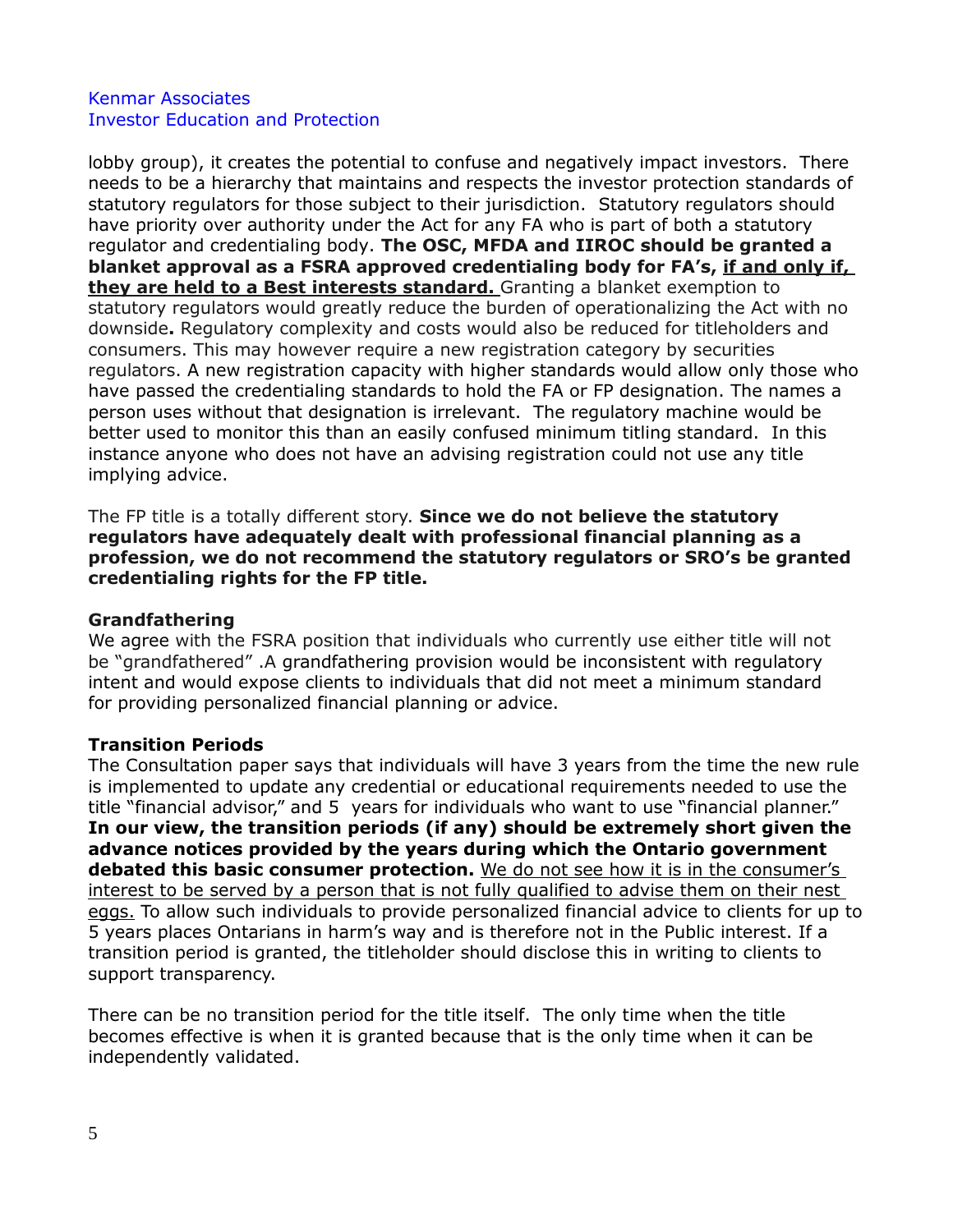# **Interpretation of titles that "could reasonably be confused with" FP and FA**

It is our understanding that the FSRA will determine if a title could reasonably be confused with the FP/FA titles. The basic principles on the criteria to be used should be made public. Also, the Hearing process per section 12 of FPTPA should be open to the public.

As things stand today, misleading titles abound. See for example This disclosure is from TD's legal [notices](https://www.td.com/to-our-customers/) about business titles at TD.

| TD Wealth Private Investment Advice           |                                                    |                                                                                                                                                                                                                                                                                                                                                                                                                                              |
|-----------------------------------------------|----------------------------------------------------|----------------------------------------------------------------------------------------------------------------------------------------------------------------------------------------------------------------------------------------------------------------------------------------------------------------------------------------------------------------------------------------------------------------------------------------------|
| <b>Title</b>                                  | <b>IIROC</b><br><b>Registration</b><br>Requirement | <b>Description</b>                                                                                                                                                                                                                                                                                                                                                                                                                           |
| Vice President /<br>Senior Vice-<br>President | Registered<br>Representative<br>(RR)               | TD Wealth Private Investment Advice awards the title of Vice-President or<br>Senior Vice-President to those Investment Advisors who meet standards for<br>seniority, business metrics, and a satisfactory compliance record. Adherence to<br>these standards is reviewed annually by TD Waterhouse Canada Inc.<br>management. These titles do not indicate that an Investment Advisor is a<br>corporate officer of TD Waterhouse Canada Inc. |

It is important to distinguish between titles and professional designations. Titles can be used to mislead investors by conveying an inflated or inaccurate description of an individual's organizational status and influence. It seems to us that the FPTPA is calling a professional designation a title. Within the financial advice sales industry, titles normally mean supervisor, branch manager and the like.

The title "Vice President", is perceived as creating the impression that the individual is someone senior at the Firm and the title may therefore induce reliance and trust on the part of the client. Contrived titles like "Seniors Expert" that are not based on specialized training and specific standards can deceive elderly financial consumers to their detriment. Professional designations should be designed and regulated in a manner designed to convey accurately the individual's training, proficiency, and standards of conduct. For instance, a CFA designation identifies the holder as expert in portfolio construction working to a fiduciary standard**. We recommend that the FSRA provide interpretive Guidance on what constitutes a confusing title (designation) in addition to enumerating examples of unacceptable titles (designations).**

The proposed specifications for financial advisors appear to be set below even the existing standards in force by the Ontario Securities Commission/SRO's. For example, the FSRA refers to acting fairly, honestly in good faith with clients while the OSC has adopted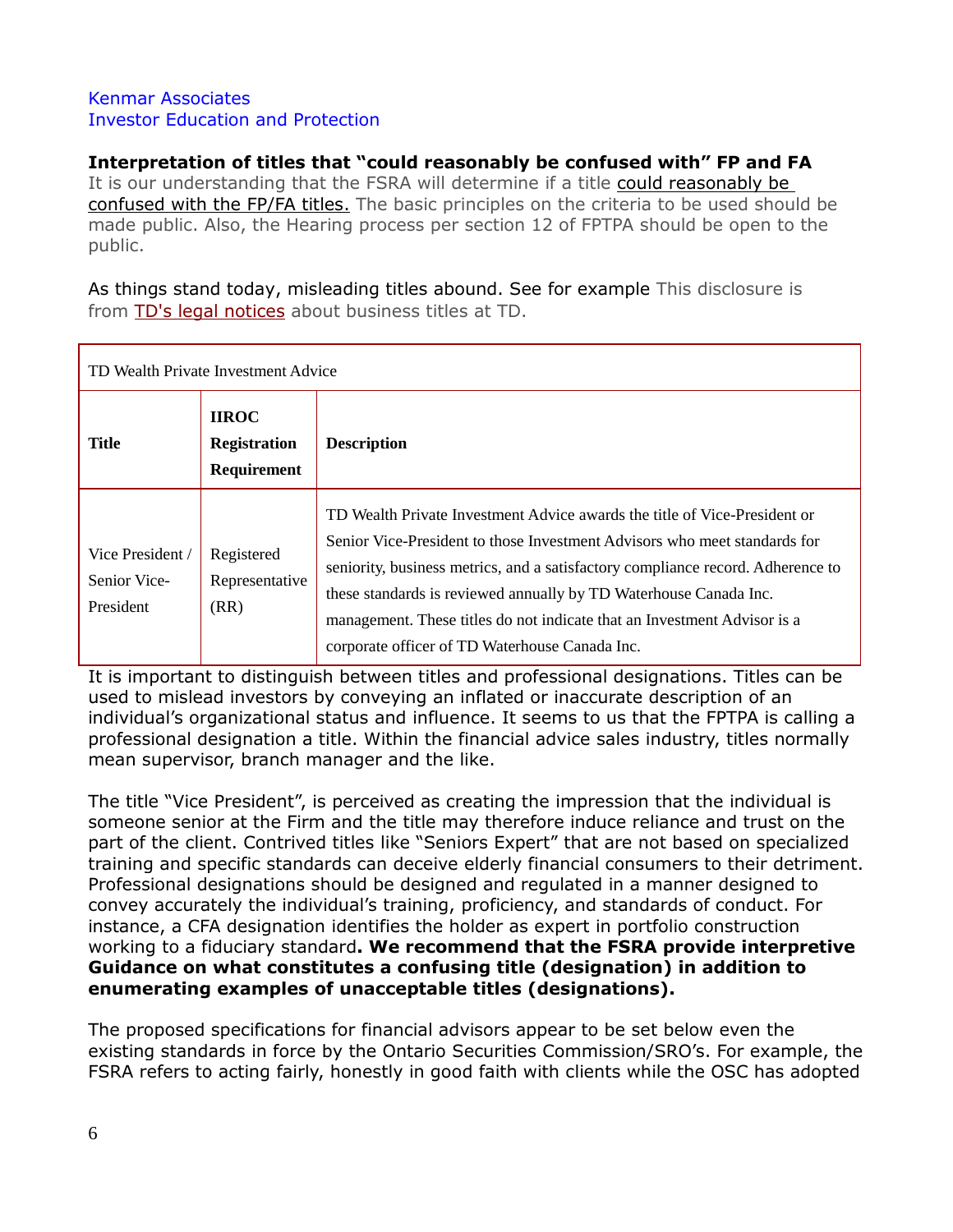the more robust Client-Focussed- Reforms that require representatives to resolve conflicts-of-interest in the best interest of their clients. The Client Focused Reforms also add a new section to NI 31-103 prohibiting misleading communications. A registrant must not hold themselves out in a manner that could reasonably be expected to deceive or mislead any person or company as to the proficiency, experience, qualifications or category of registration of the registrant. To be clear, we do not believe the CFR is either a Best interest or a fiduciary standard. **We recommend that, at an absolute minimum, the FSRA proficiency standards should exceed those adopted in the CSA CFR.** The final version of the rule will need to address the standards issue across the entire financial services landscape including banking and insurance.

## **Some related Issues**

A potential CB, Advocis, has copyrighted the term "Professional Financial Advisor" which suggests that those individuals who their credentialing body endorse as using the PFA title could use it, notwithstanding the provisions of the title protection Act. At a minimum, there appears to be a developing legal issue.

One absolute no-no for the use of the FP or FA titles is that they should not suggest a level of professionalism and conduct that is not present. That would be counter to the fundamental intent of the Act**. Kenmar argue that any "advisor" that is compensated by commissions, subject to sales quotas, has a restricted product shelf, and acts as a transaction intermediary rather than a fulsome financial advisor should not be authorized to use the FA title.** Kenmar has recommended that such persons should be labelled as "salesperson". We add parenthetically, that unlike the CSA (except for Ontario), the FSRA has not banned DSC segregated funds- that can lead to unhealthy regulatory arbitrage via dual-licensed individuals.

The FPTPA is limited to the protection of the two titles. There does not seem to be any limits contemplated on what people can practice. Insurance agents can still produce those flawed "illustrations" to try to sell product. They just cannot title themselves as a "financial planner" or "financial advisor" on their business cards and advertising. They will just have to use something like "insurance agent" instead which reflects what they really are or any of the myriad of other titles. That is quite different from professional designations like nursing. Besides using the nurse title, one is actually not allowed to perform certain procedures if one is not a registered nurse. Consumers need to understand this. In the US, broker-dealers using a title with advisor/adviser in the name are considered in breach of SEC regulations as transactional registrations are not considered advising registrations.

NOTE: A transactional and or product distribution framework starts from the position of the transaction and the parameters validating the transaction whereas an advice based framework starts with the underlying financial needs (cash flows in and out and their timing) which determine time horizon and primary objectives and/or portfolio constraints, investor risk profile and risk/return preferences, portfolio construction, planning and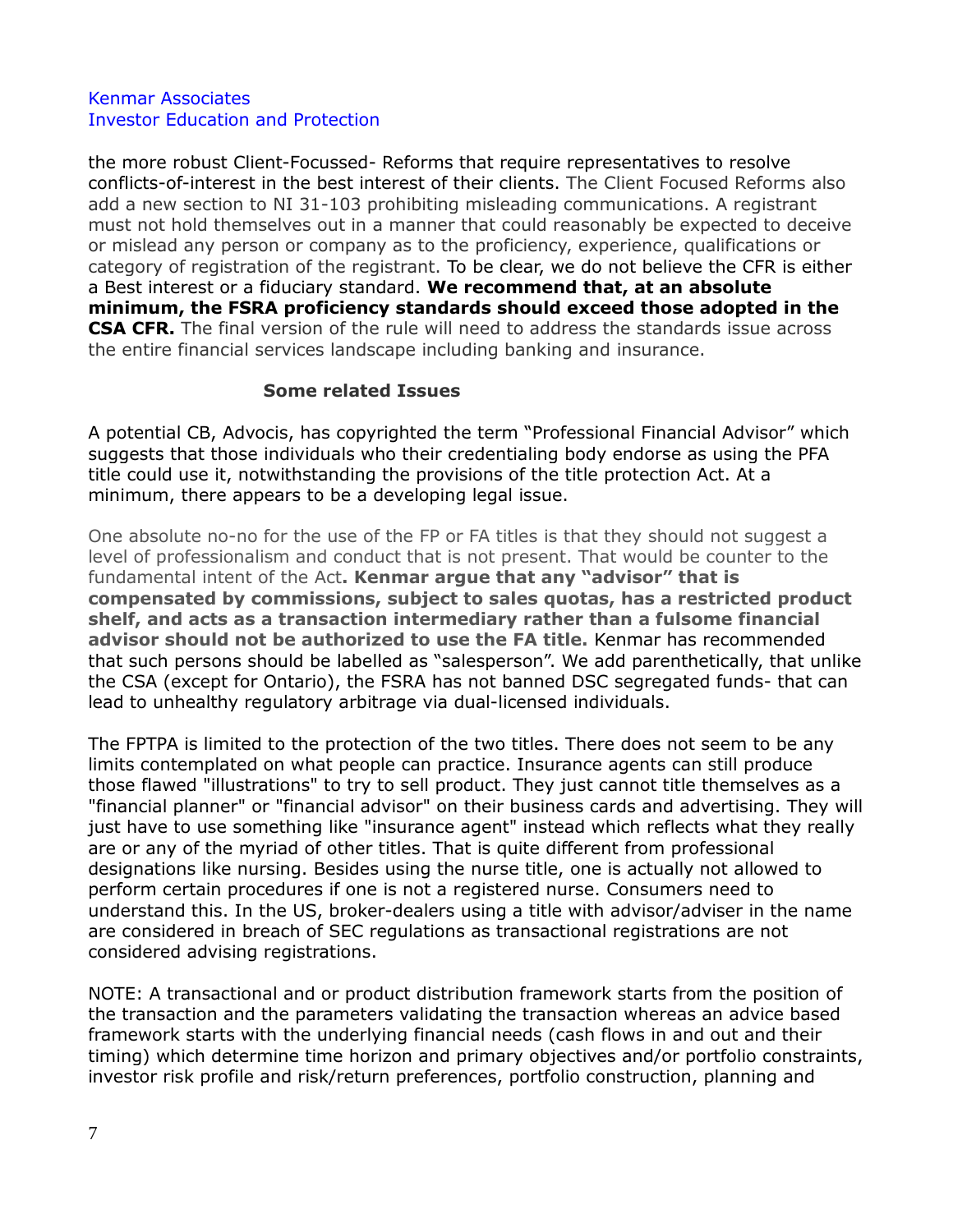management and investment disciplines before a shot has even been fired.

Around the world, the issue of misplaced confidence in advice is being or has been addressed, some better than others. Canada has the lowest standards with respect to both advice itself and with respect to the leeway regulation and statute allow for misrepresentation of advice itself. We remain constructively critical whether the FPTPA will materially help resolve the issues.

# **Approval of credentialing bodies**

How will credentials and credentialing bodies be approved? To ensure the Public interest is protected, it will be essential that before any credentialing body is approved, it must exhibit a governance structure that avoids conflicts, acts in the Public interest, and has sufficient expertise, resources and infrastructure to transparently fulfil its mandate. We argue that a credentialing bodies is effectively an SRO in that it is approved by a statutory regulator, registers members, makes rules, sets standards, monitors compliance, deals with complaints , has an enforcement capability that includes permanent bans and a mandate imposed on it by the FSRA to act in the Public interest . **A credentialing body should be subject to the same transparency and public reporting requirements imposed on SRO's.**

The credentialing system will need to be coordinated with statutory regulators and SRO's to ensure consistency for financial consumers. Information sharing between regulators will be a key success factor. Since even bank tellers are being put forward as "advisors", close coordination with Federal banking regulator, the FCAC, is required. This potentially would include thousands of people in Ontario that would require credentialing. In light of the fragmented and inadequate nature of financial advice regulation in Ontario at this time, we are concerned that this initiative, absent coordination with other regulators and jurisdictions, will not lead to enhanced financial consumer protection. It might even have unintended negative consequences.

The Ontario government asserts that the new title protection framework will take a measured approach to enhance consumer protection without introducing unnecessary regulatory burden and will be mindful of the current regulatory oversight of licensees and registrants.

To use the financial planner title in Quebec, an individual must have a bachelor's degree, complete a university-level personal financial planning program approved by the Institut québécois de planification financière (IQPF), pass the four-hour in-class IQPF exam, and apply for and receive a licence by the Autorité des marchés financiers (AMF). This system appears to be working very well. While our preference is, as stated in our earlier comment letters, that the FSRA directly regulate financial planners as in Quebec, we respect that the FSRA prefer to contract out FP ( and FA) credentialing.

# **That being said, Kenmar do not support there being more than one**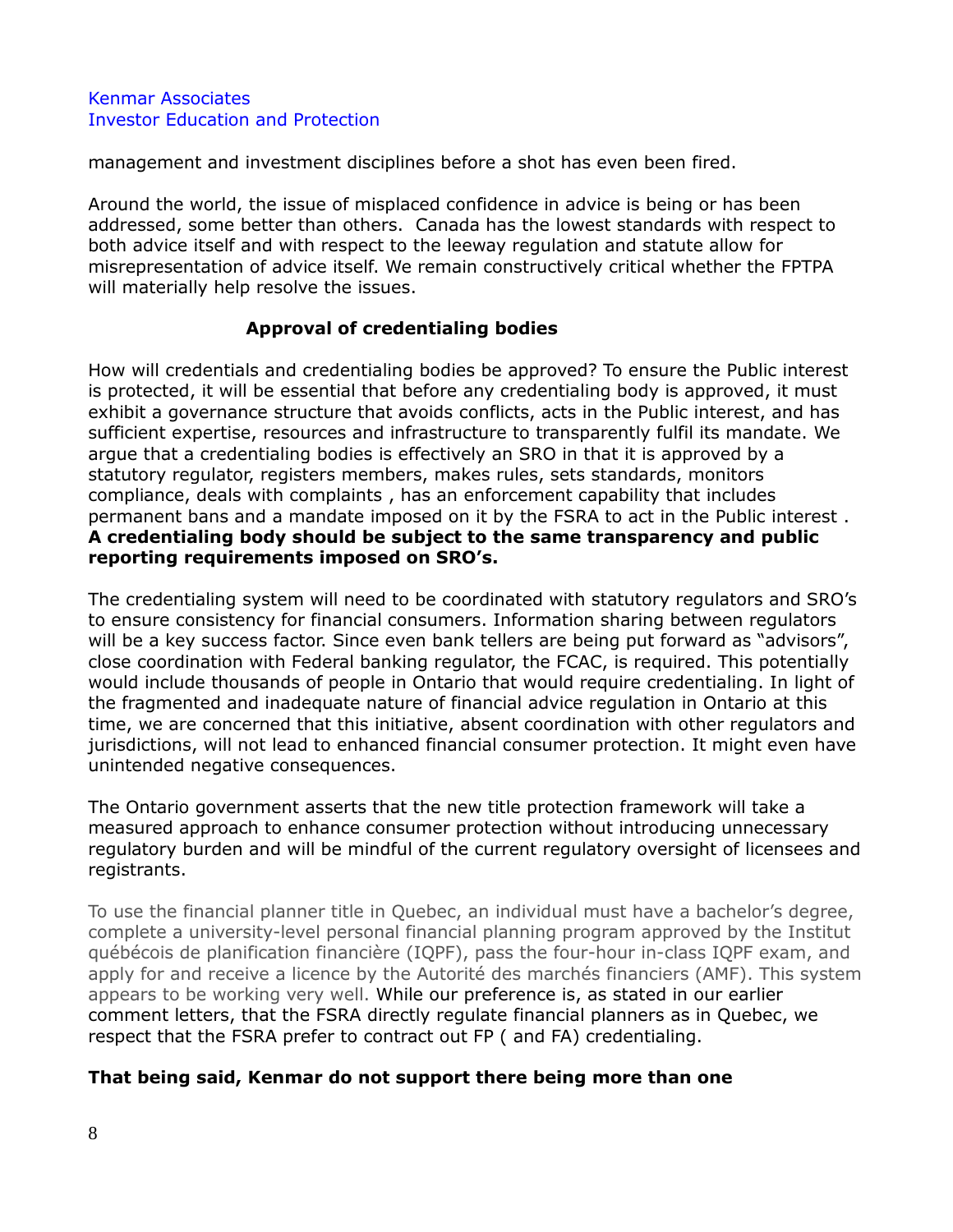**credentialing agency for financial planners or financial advisors.** A single agency for each title will better guarantee consistency, would be easier for the FSRA to monitor and would reduce complexity and confusion for financial consumers. Another concern is that competing credentialing agencies might use their fee structure or other methods to attract individuals which could create a race to the bottom for financial planning and advice standards.

# **Introduction of additional standards**

In response to an enquiry we made, the FSRA stated that CB procedures and practices could include additional standards imposed by CBs for FP and FA title users. We feel this gives too much power to a CB and could lead to wide differences in granting criteria between competing CB's. **Kenmar are supportive of higher minimum standards of proficiency and conduct but are strongly opposed to adding mandatory services ( e.g. mandatory E&O insurance) as this would not be in the Public interest and could be seen to be a restraint of trade in professional services by a private actor (one we consider an SRO). It could place CB's in a conflict-of-interest if the CB receives compensation for referrals. The proficiency, permitted practices and standards of conduct between all approved CB's must be identical.**

Allowing multiple CB's with the ability to grant the Title FA and FP is going to be problematic; differing standards and representations that will differ from securities regulation and registrations and a very real risk that some important credentialing bodies will not enter the field. Further, if the standards of multiple FA credentialing CB's are different, this could cause investor confusion. That being said, we do not want to restrict competition in the field of professional education (as opposed to credentialing).

# **Consumer expectations of "advisors"**

# **What do financial consumers expect from a FA?**

As a result of our continuous contact with financial consumers we can provide some useful insight to the FSRA. Here's what we see are the expectations of clients:

- A person that can be trusted to provide personalized financial advice :See *The role of trust in personal financial planning* [https://researchdirect.westernsydney.edu.au/islandora/object/uws%3A32640/data](https://researchdirect.westernsydney.edu.au/islandora/object/uws%3A32640/datastream/PDF/view) [stream/PDF/view](https://researchdirect.westernsydney.edu.au/islandora/object/uws%3A32640/datastream/PDF/view)
- Complies with Best interests or fiduciary Code of Conduct
- Proficiency in the subjects he/she is providing advice on
- Easy to talk to, encourages asking questions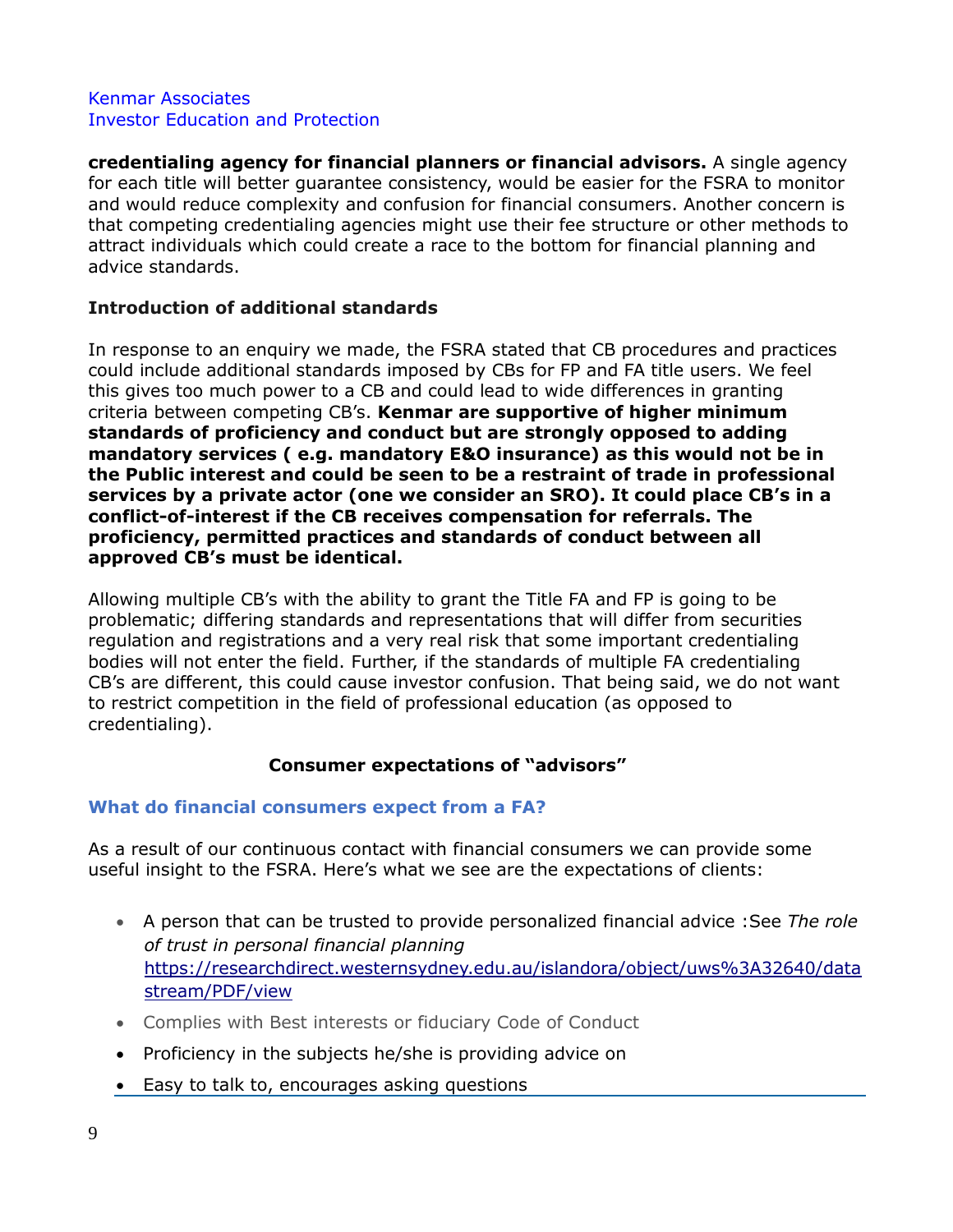- Readily accessible by electronic and other means
- Proactively takes action to ensure KYC is up to date
- Explains material in plain language
- Patient and a good listener, especially with elderly clients
- Understands how social benefits programs play into the financial plan
- Prepares Investment Policy Statements as a communication tool with clients
- Discloses fees and charges in plain language terms and in a forthright manner
- Explains the impact of cost and fees on long-term performance
- Has received training in how to deal with vulnerable clients
- Has sufficient mathematical skills in order to compute trade-off decisions
- Can create investment portfolios for De-accumulating accounts to meet cash flow needs within risk profile parameters
- Is proficient at tax loss harvesting
- Has the analytical skills to construct defined risk- reward portfolios
- Fully discloses, addresses and/or avoids conflicts- of- interest that could skew advice recommendations
- Resolves any unavoidable conflicts-of-interest in the best interests of clients
- Ensures that robust disclosure and best interests of clients are applied when providing financial advice
- Ensures that fees charged are appropriate and fair and that there is no double billing
- Discloses any restrictions on his/her providing advice ( e.g. enhanced supervision)

# **Kenmar Response to specific consultation questions**

In response to specific questions in the consultation we provide the following response:

# **1. FP and FA Credentials**

*FSRA is seeking feedback on the above approach and whether the Proposed Rule and FP and FA baseline competency profile adequately reflect the technical knowledge, professional skills and competencies that should be included in a credentialing body's education program to establish the minimum standard for FP and FA title users*.

A meaningful competency profile for FP and FA titles (designations) needs to outline the knowledge (what titled persons need to understand), along with the behaviours, conduct and skills (how they should apply the knowledge to financial consumers).

We cannot really comment on whether the FA or FP title will be useful for Main Street based on the limited profile provided. In order to assess the value of these titles (Professional designations), we would need to see the curriculum and course content for each designation along with some idea of the duration of the courses. Are courses correspondence courses? Do candidates have to prepare a research paper, are exams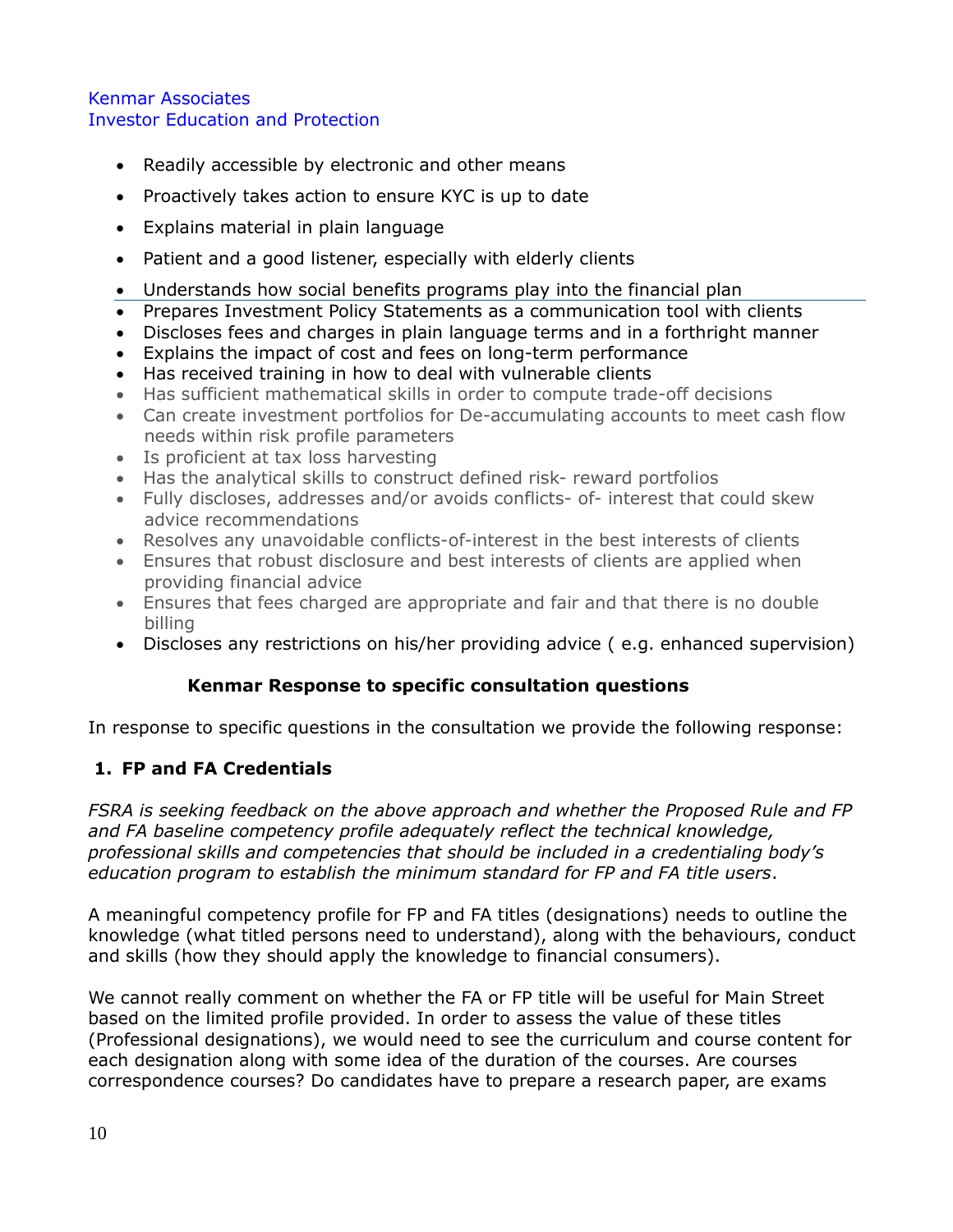multiple choice, what constitutes passing grades...? Tables 1 and 2 in the consultation document are high level and imprecise such that it is not possible to meaningfully evaluate them.

- a) The FSRA proposal requires FPs and FAs to "confirm "a client's risk profile whereas the OSC requires an assessment of the client's risk profile. We recommend the more robust OSC language. Consistency between regulators will avoid additional burdens on industry and reduce consumer confusion.
- b) Per the consultation : *Ethics – Understanding of ethical practices and professional conduct in the financial services market, including identifying and managing conflicts of interest .*We recommend that this be changed to " Comply with all applicable Code(s) of Conduct, applicable laws, regulations and rules." The Table should be changed to create an obligation, not just an "understanding of ethical practices". For a title to be trusted, the qualifications must include a requirement to act in the client's Best interests. Otherwise the title could have the unintended effect of deceiving the public as to the true nature of the relationship. The proposed ethical standards must not conflict with existing professional designation standards so as to create a range of standards. Otherwise, depending on the credentialing, financial consumers will not know who they can trust and to what degree.
- c) Consider adding : Identifies, explains, applies, analyzes, complies with and evaluates applicable regulatory requirements, Firm policies and procedures, including: (a). Conflicts-of-interest and ethics; (b). Outside business activities; (c). Personal Financial Dealings and (d) Containment of confidential information
- d) This requirement: *Providing suitable recommendations Ability to develop and present suitable financial and investment recommendations to retail clients, relevant to the scope of services being provided* is rooted in the suitability standard. The OSC/CSA has moved beyond a suitability standard- in 2021, all individuals advising retail investors must comply with the Client-Focussed Reforms (CFR), a higher standard than suitability but not quite a Best interests standard\*. Since professional planners and advisors have a duty to act in the client's interest by placing the client's interests first i.e. placing the client's interests ahead of their own and all other interests, this should be the FSRA standard for those individuals carrying the title (professional designation) FP (or FA).
- e) As for technical knowledge, the FSRA requires that the FP curriculum should provide the technical knowledge and competencies in one or more of the following: estate planning, tax planning, retirement planning, investment planning and alternatives, finance management and insurance/risk management. For us, this implies a knowledge of quantitative methods, intermediate level statistical analysis, a knowledge of applicable laws / tax codes/ regulations, modern portfolio theory and behavioural finance. **We recommend that the profile for FA and FP be expanded upon to provide enhanced guidance to certification body applicants and information to the public**. See for example, the IIROC consultation paper *IIROC to consult on*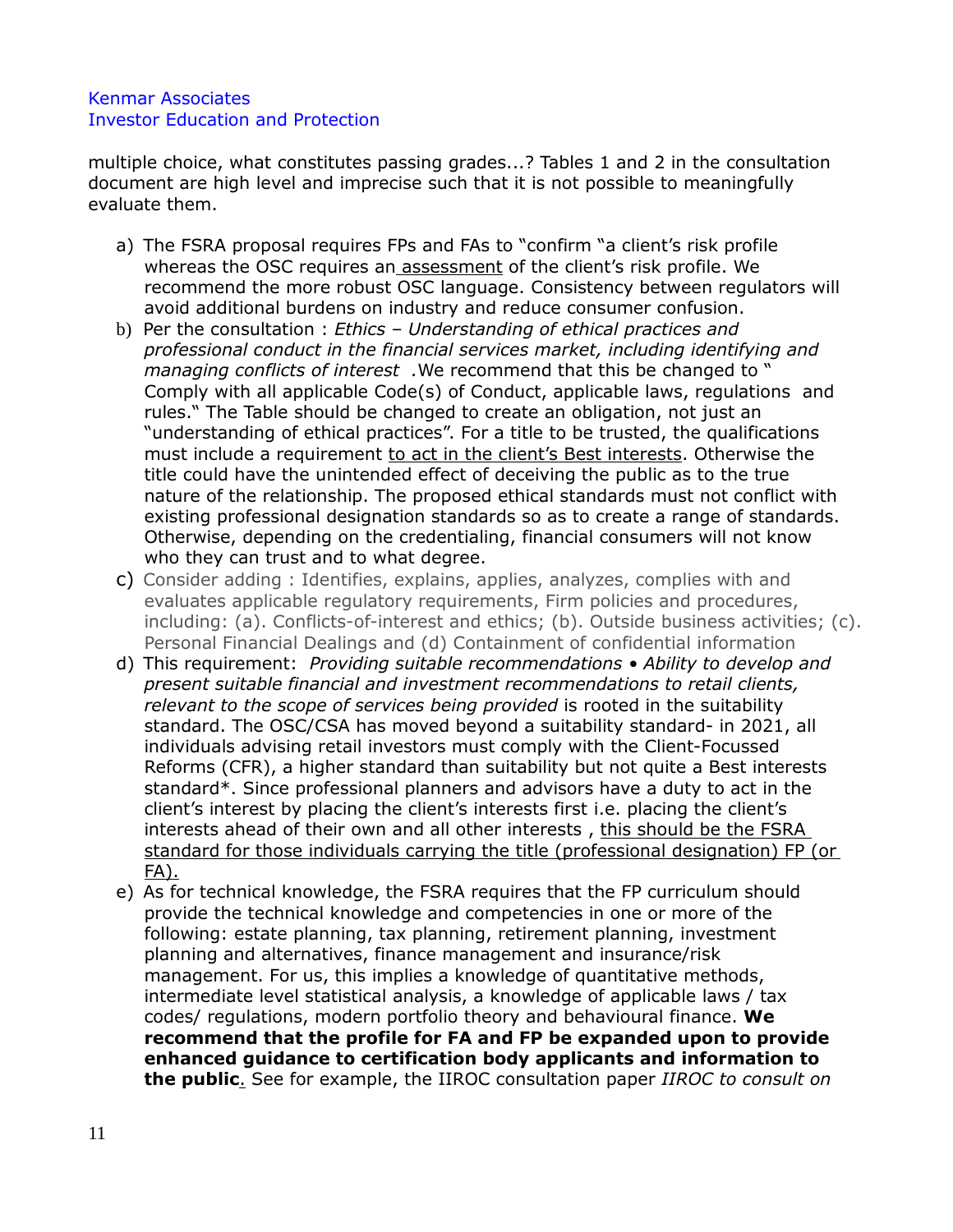> *competency profiles for registered and investment representatives* [https://www.iiroc.ca/Documents/2020/a396b71f-06bd-4bb8-b524-](https://www.iiroc.ca/Documents/2020/a396b71f-06bd-4bb8-b524-362b604d5dfa_en.pdf) [362b604d5dfa\\_en.pdf](https://www.iiroc.ca/Documents/2020/a396b71f-06bd-4bb8-b524-362b604d5dfa_en.pdf)

**A significant differentiation between the new Title regime and the current registration regime is essential to ensure both the success of the regulation and the satisfaction of the Public interest because the Title regulation should be forward- looking and designed as a beacon for the development of professional standards and services and increased consumer confidence in the industry.**

Some professions like engineering, require students to prepare a research paper or thesis as part of the educational process of becoming a professional engineer. The FSRA should consider whether the FP title (designation) or FA title (designation) would benefit from such a requirement.

\*We define " Best interests" to mean that the Financial Advisor (FA) and Financial Institution act with "the care, skill, prudence, and diligence under the circumstances and information then prevailing that a prudent person would reasonably exercise based on the client objectives, risk profile, financial circumstances, and the needs of the Investor ". An excellent operational definition can be found in *Future of Financial Advice: Best interests duty and related obligations*

<http://download.asic.gov.au/media/2125918/rg175-ris.pdf>

**Also, it would be very helpful and instructive if the Rule clearly defined what constitutes personalized financial advice and planning.** The term "advice"" could mean any communication or statement of opinion sent or made available to a financial consumer that could, based on the context or circumstances, reasonably be expected to influence that investor's financial decision making . In September, FP Canada and Quebec's IQPF combined efforts to update the [CanadianFinancial](https://www.flipsnack.com/CDC696EEFB5/canadian-financial-planning-blue-book-eng/full-view.html) [Planning Definitions,](https://www.flipsnack.com/CDC696EEFB5/canadian-financial-planning-blue-book-eng/full-view.html)  [Standards and Competencies](https://www.flipsnack.com/CDC696EEFB5/canadian-financial-planning-blue-book-eng/full-view.html) .

# **2. Disclosure**

*FSRA is seeking comments on whether FP and FA title users should be required to disclose to their clients the credential they hold that affords them the right to use an FP or FA title. FSRA is seeking feedback on the form that this disclosure could take and the overall consumer benefits it could achieve.*

The credentialing body should provide a diploma (or equivalent) to all certified persons for use in disclosure to clients. The CB diploma (or equivalent document) could be displayed in the title holder's office.

Since the primary purpose of this Act is to protect consumers, it would be appropriate for clients to be provided with as much information as possible about the qualifications and proficiencies of the FP or FA that is advising them. However, if for some reason, a title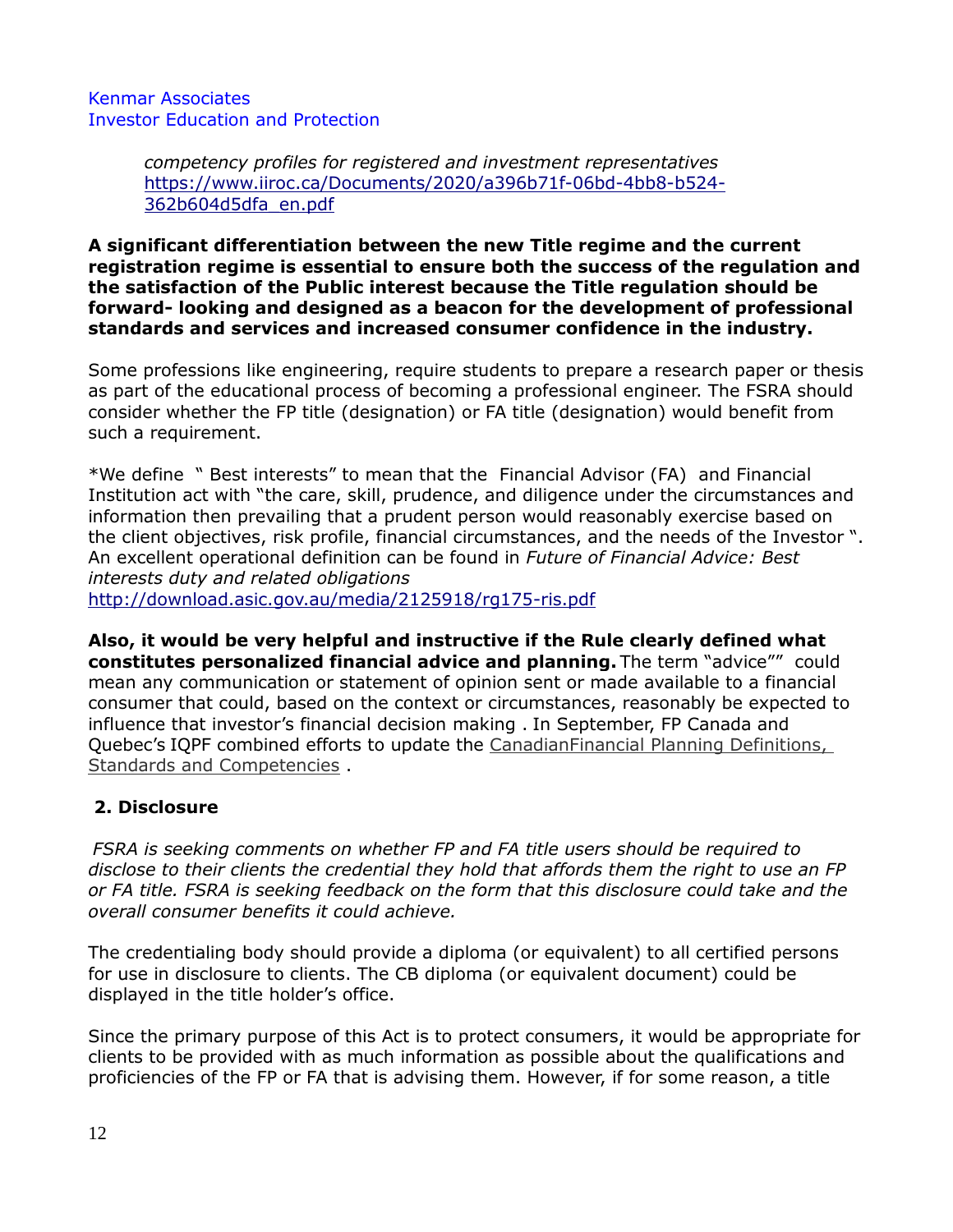holder chooses not to disclose, the FSRA should not dictate mandatory disclosure. Some Firms or banks may prohibit the FP or FA title usage if they are uncomfortable with how it might impact clients and their liability.

A disclosure might help build financial consumer trust in the financial advice they are receiving and could, in principle, be a selling point for attracting clients for the credentialed individual looking to advise them. Disclosure should be verbal, written (paper and electronic), on business cards, in written communications and on any clientrelationship documents. If the FP or FA uses social media, the credential could also be disclosed on that channel. The FP or FA title disclosure should take place at the time of initial engagement in writing and at such other times as deemed appropriate.

The disclosure MUST identify the specific credentialing body so that consumers can validate the title and check disciplinary history (since there may not be a central database like the CSA's national registration database). There is a material risk here that a person may be listed on the credentialing body database but not be registered with a regulator. This could deceive consumers into unduly trusting such individuals.

NOTE: Many individuals to be considered for licensing by FSRA approved credentialing bodies work to the suitability standard and are compensated via sales –based or other advice-skewing compensation when employed by investment dealers. Under the current business structure, professional obligations often give way to advice-skewing industry business practices and compensation structures/ sales quotas. Numerous empirical independent research reports confirm that consumers are harmed by conflicts-of-interest.

NOTE: If a credentialed person uses the FP or FA title in his/her relationship with clients, it appears that the Firm (or bank) which employs such a person could be held accountable for actions taken by the person if they are in contravention of credentialing standards. In other words, if a complaint is filed, the complainant would have the right to utilize violation of the credentialing agency standards as a basis for a complaint (a) against the Firm, (b) in civil litigation and (c) with OBSI (or other financial ombudsman service) in the case of complaint claims for compensation. This could help ensure that Firms will not permit staff to inappropriately utilize the FA or FP title (designations) in their relationships with clients to avoid liability to the Firm.

We recommend that the use of an Engagement Agreement be a mandatory disclosure document associated with title usage. As a minimum .the Agreement would include the scope of services to be provided, service level, advisor compensation and fee structure. See<https://www.investopedia.com/terms/e/engagement-letter.asp> and CIFP FPSCapproved Capstone Course— Sample Letter of Engagement [https://pdf4pro.com/cdn/cifp-fpsc-approved-capstone-course-sample-letter-of-](https://pdf4pro.com/cdn/cifp-fpsc-approved-capstone-course-sample-letter-of-3d308d.pdf)[3d308d.pdf](https://pdf4pro.com/cdn/cifp-fpsc-approved-capstone-course-sample-letter-of-3d308d.pdf)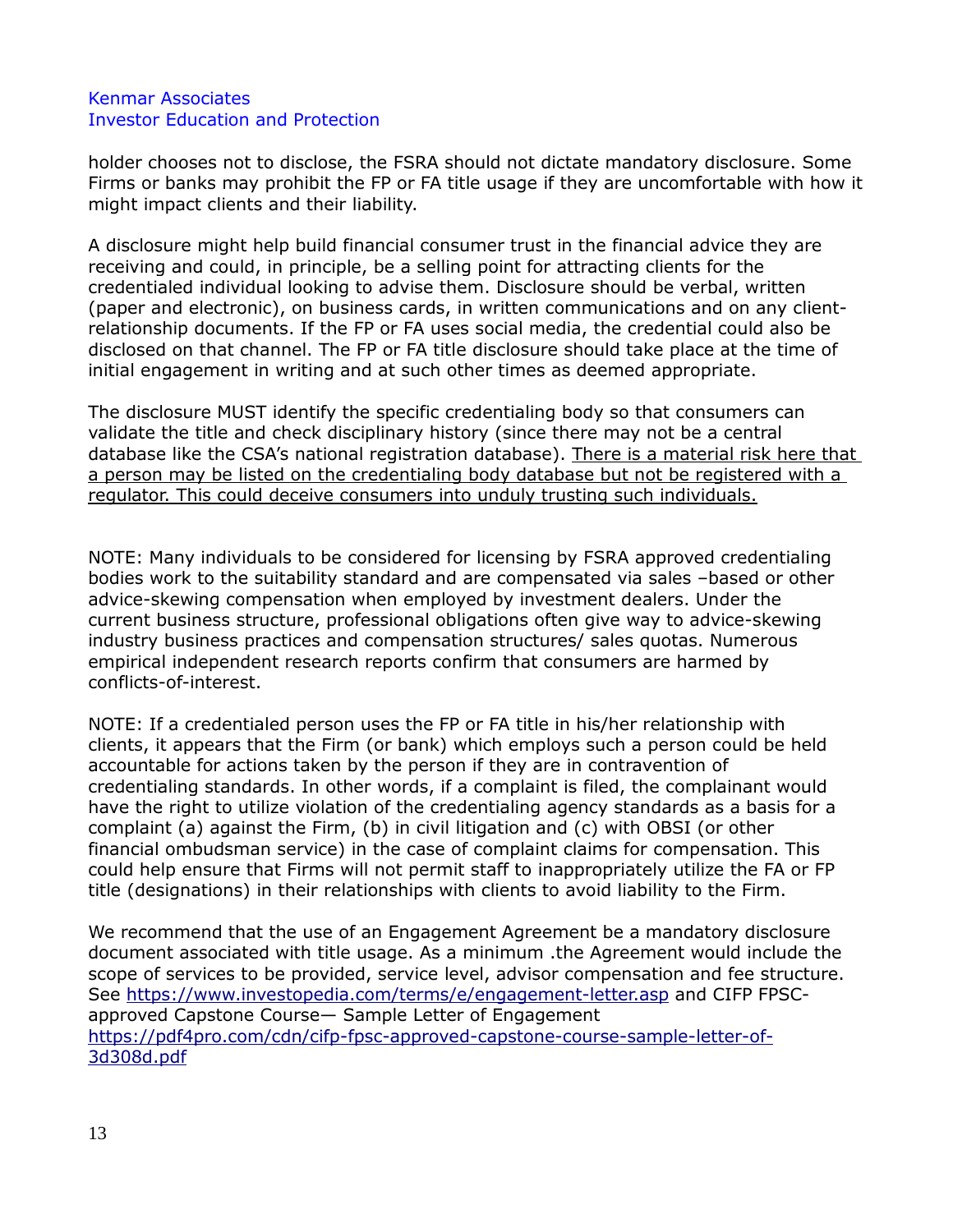# **3. Exemptions**

*FSRA is seeking comments on whether the framework should allow for any exemptions. In particular, FSRA is requesting comments on the principles governing an exemption regime, the extent to which exemptions may be required, to whom they should be made available (if at all), and the benefits and drawbacks of permitting exemptions.*

We cannot support any broad exemptions to the Act for individuals. The whole purpose of the Act is to give confidence to financial consumers that holders of the FP and FA professional designation (a.k.a. "title"} are proficient and trustworthy. If broad exemptions are granted, it would undermine the integrity of the system and that would not be in the Public interest.

The problem of lack of coordination with securities (CFAs) and statutory (lawyers/CPAs) regulators is real. We also believe those limited professional bodies, if they are granted exemptions, they should be publicly listed alongside acceptable credentialing agencies to minimize potential for confusion on the part of industry and financial consumers. If exemptions are permitted, it needs to be made crystal clear what bodies are exempted alongside what are allowable credentials such that confusion is minimized to both industry and the public.

# **4. Fees and Assessments**

*The FPTPA requires credentialing bodies to collect from approved credential holders any fees FSRA requires those individuals to pay, and to remit those fees to FSRA. FSRA has the authority to make rules regarding the collection, holding and remittance of such fees. FSRA is seeking comment on this fee structure, including whether it allows for fair cost recovery, or if there are any operational challenges that credentialing bodies may experience with such a fee structure.* 

# **We recommend that the FSRA collect its own fee directly from credentialed persons.**

The Organizations that grant and administer industry designations are already expensive to join and maintain membership with. In addition to those organization fees, registered representatives need to pay fees to their SRO (whether IIROC or MFDA) for regulation and they may need E&O insurance etc. It is very important to keep CB and FSRA fees low or fees will need to increase and make good financial advice less accessible for Main Street.

# **5. Consumer Education**

*FSRA is seeking input on options for consumer education campaigns to support and follow implementation. As mentioned above, FSRA is also seeking feedback from*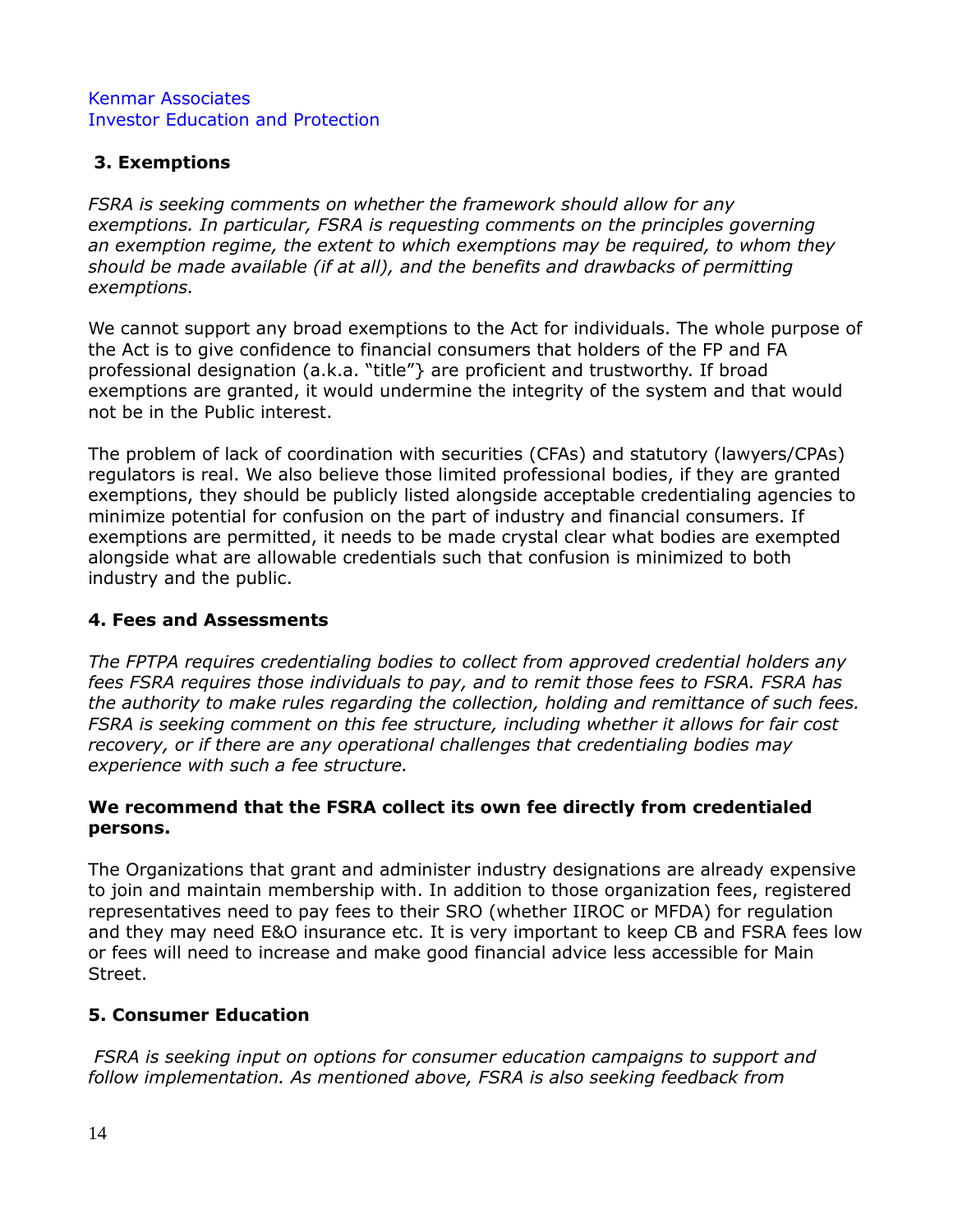*stakeholders on how government, regulators, credentialing bodies and industry can educate consumers on financial planning and financial advising services in Ontario and on FP and FA title use.*

We commend the FSRA's approach in seeking collaboration between government, regulators, credentialing bodies, industry and other stakeholders to create consumer education campaigns. Stakeholders must work collaboratively to ensure the new framework has the intended impact and that consumers clearly understand the differences in the knowledge, skills and abilities of financial planners and financial advisors.

Some obvious candidates include the Ontario Securities Commission, TSX, SRO's, consumer groups such as the Consumers Council of Canada, colleges and universities, media, CARP and the FCAC.

It is very important for consumers to understand that the proposed rule will not eliminate fake title usage. It does not address all those "Vice-Presidents" – a.k.a. top sales producers –at investment dealers. Nor will the rule clear up the confusion created by empty titles such as "wealth manager," "investment counsellor," or the dozens of other labels that dealers, insurance companies and banks invent to portray their advisors as "experts." Nor will it inject actual proficiency requirements into any of those titles/designations.

We are of the firm conviction that online and paper guides written in both official languages, in plain language explaining the titles FA and FP would be absolutely necessary. The FSRA should run various campaigns using a wide range of broadcast and social media to keep the importance of proper professional credentials (designations) top of mind among consumers.

Educational material should include text that informs consumers that similar sounding designations and titles are not the same as a certificated credentialed FP or FA. The material should also explain the difference between financial planning and financial advice.

The proposed rule requires an approved credentialing body to maintain and make public on its website: (a) A current list of individuals holding approved credentials it has issued and (b) Information with respect to disciplinary action taken against individuals. This means that if there more than one credentialing body, consumers would have to check numerous websites. This is not efficient or consumer-friendly, places additional burdens on the consumer, and requires an additional level of sophistication of consumers in order to perform this basic due diligence step. We recommend that the FSRA should take ownership of the public registry and list all of those individuals authorized to use the protected titles, and their approved credential(s**).** Note also that if a credentialing body were to be disqualified, cease operations or become unable to meet FSRA criteria, the database would remain in government hands and could be shifted to another CB.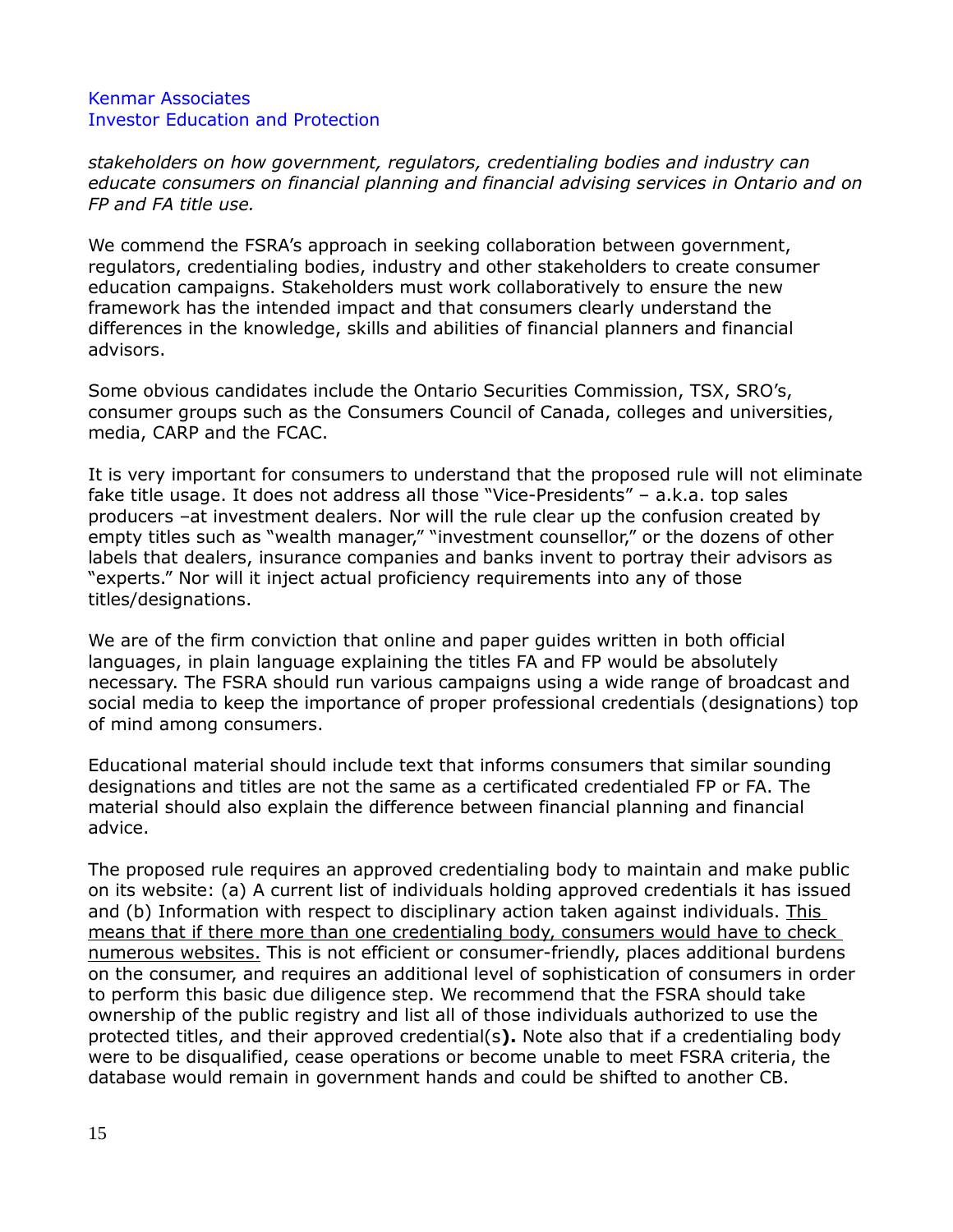**A single, free, consumer-friendly central registry should be created and maintained, with adequate resources to provide a one-stop source of information for consumers regarding the licensing and registration status, credentials and disciplinary history of individuals that provide financial advice and/or financial planning to Ontarians.** A single online portal to access disciplinary and enforcement information about practitioners would reduce consumer confusion. The National Registration Database ("NRD") that currently enrolls all other securities registrants in regard to other Canadian regulatory regimes is an example. Given the existence of a functioning registry for similar activities, we suggest that the FSRA look to the NRD as a mechanism to provide investors with relevant information about individuals providing financial advice and engaged in financial planning. The system should be designed such that as the FA and FP titles become national, individuals operating across provinces will appear on one website making consumer access easy, consistent and smooth.

We recommend that any Ontario resident should be able to take the courses offered by the credentialing body (or their equivalent) whether or not they are a Member of the credentialing body. This would allow more Ontarians to control their own financial destiny via enhanced financial competency. Such courses should be fairly priced, bilingual and available in a variety of formats. The FSRA could build this obligation into its Terms for Approval for a CB. The fee for the consumers should be similar to that, or less, than an applicant for a credential.

We recommend that credentialing shall not be restricted on the grounds of undue financial or other limiting conditions, such as membership in an Association or special interests group. **The Credentialing body shall not use procedures to unfairly impede or inhibit access by applicants and candidates.**

# **Criteria for credentialing bodies**

**CB's must act in the Public interest.** This is critical. Otherwise, there will not be public confidence that the credentialing body will act in the Public interest when carrying out their activities relating to proficiency/policy/compliance/enforcement.

A key issue is whether the credentialing body is a non-profit. If not, then the CB has a profit motivation to maintain or increase membership by decreasing or overlooking standards and lax compliance and enforcement (i.e. increasing membership by having the lowest regulatory environment thereby creating regulatory arbitrage). **Our view is that credentialing bodies must be non-profit.** Another issue relates to whether the CB offers other fee-for-service activities or revenue streams offered by the credentialing body such as charging for educational services. Again, to increase that revenue stream, there may be the incentive to have lower standards in order to get members in to sell these other services. Even where the credentialing body is non-profit, there needs to be regulatory oversight over fees charged. The reason is that the FSRA has to be assured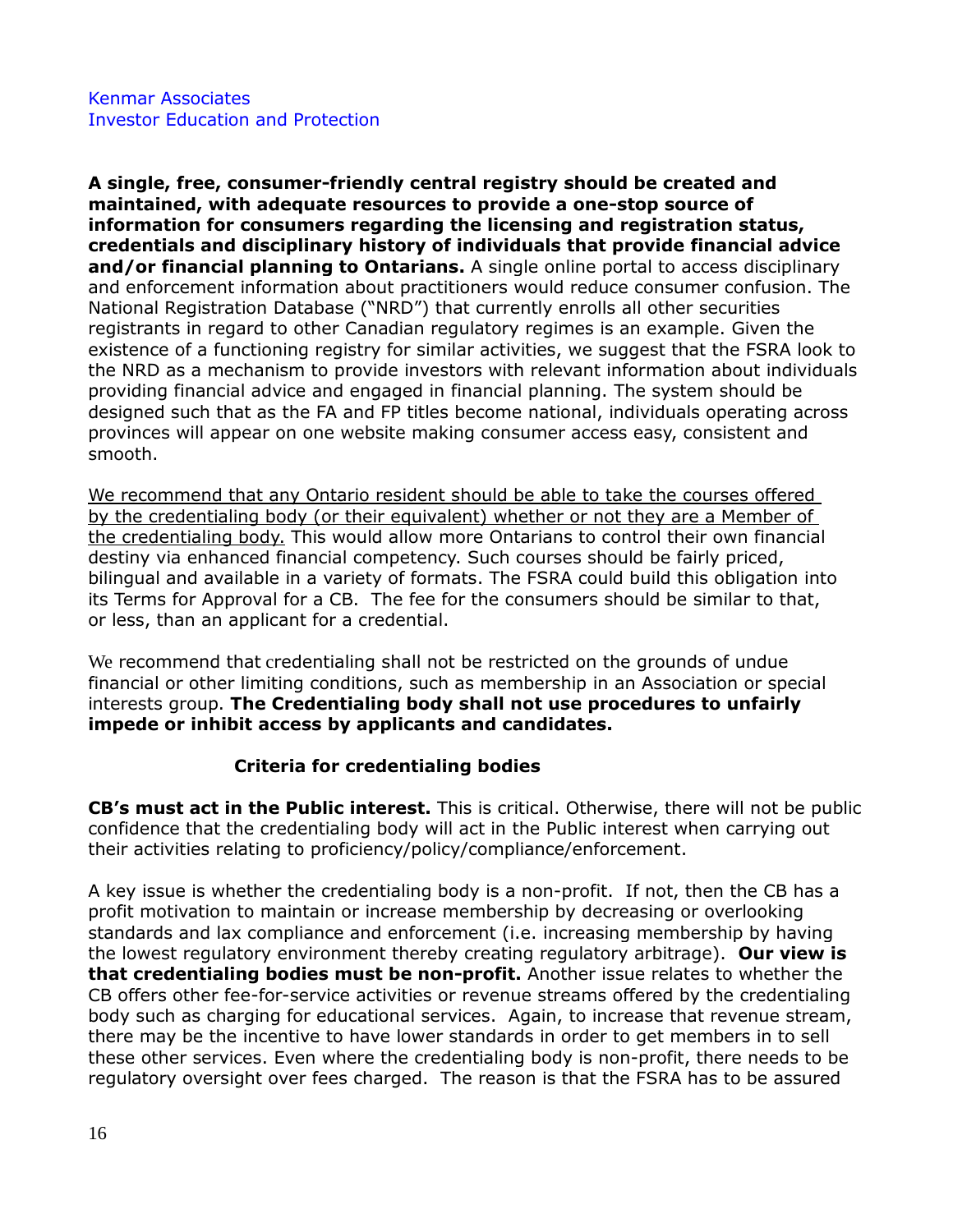that by inducing advisors into a "credentialing body", that body is not gouging the industry (which of course would get passed on to the public). The CB should be required to justify its fees to the FSRA.

We understand that the FSRA will issue the equivalent of a Recognition Order (Terms of Approval in FSRA parlance), similar to what the OSC issues, say, in respect of the MFDA. By providing title protection in order to reduce consumer confusion and enhance financial consumer protection, these credentialing bodies are acting in the Public interest and should be held to appropriate standards and subject to robust FSRA oversight. **A key point is a reserved position(s) for consumer (public) representation on the Board of Directors**

## **It should be understood that a FSRA approved credentialing body is not a professional Association or a trade Association. These should be separate and distinct legal entities.**

The consultation paper details the information to be provided by applicants to become an approved credentialing body [https://www.fsrao.ca/industry/financial-planners-and](https://www.fsrao.ca/industry/financial-planners-and-advisors-sector/financial-professionals-title-protection-administration-applications)[advisors-sector/financial-professionals-title-protection-administration-applications](https://www.fsrao.ca/industry/financial-planners-and-advisors-sector/financial-professionals-title-protection-administration-applications) .

As for credentialing body certification criteria, we recommend the following additional criteria for evaluating applicants:

- **The FSRA credentialing body criteria must be in accordance with** *ISO 17024 Conformity assessment — General requirements for bodies operating certification of persons***,** an international standard and any unique requirements the FSRA is permitted to add.
- The credentialing body shall be a legal entity such that it can be held legally responsible for its certification activities
- The credentialing body shall have a legally enforceable agreement covering the arrangements, including confidentiality and conflicts- of-interests, with each entity that provides outsourced work related to the certification process.
- A credentialing body should be a non-profit entity based in any province of Canada
- A credentialing body shall operate in both of Canada's official languages
- A credentialing body should, if it is a registered lobbyist, publicly disclose in its annual report the amount spent on lobbying and the nature of the lobbying.
- A credentialing body shall not have the right or authority to impose additional requirements (other than perhaps higher standards of proficiency or conduct) on individuals as a condition of granting the FA or FP title (e.g. mandatory liability insurance).
- A credentialing body should not be permitted to expunge disciplinary records
- A credentialing body should publicly reveal all disciplinary actions ( current and historical) taken in a timely and transparent manner
- A credentialing body shall be capable of offering online courses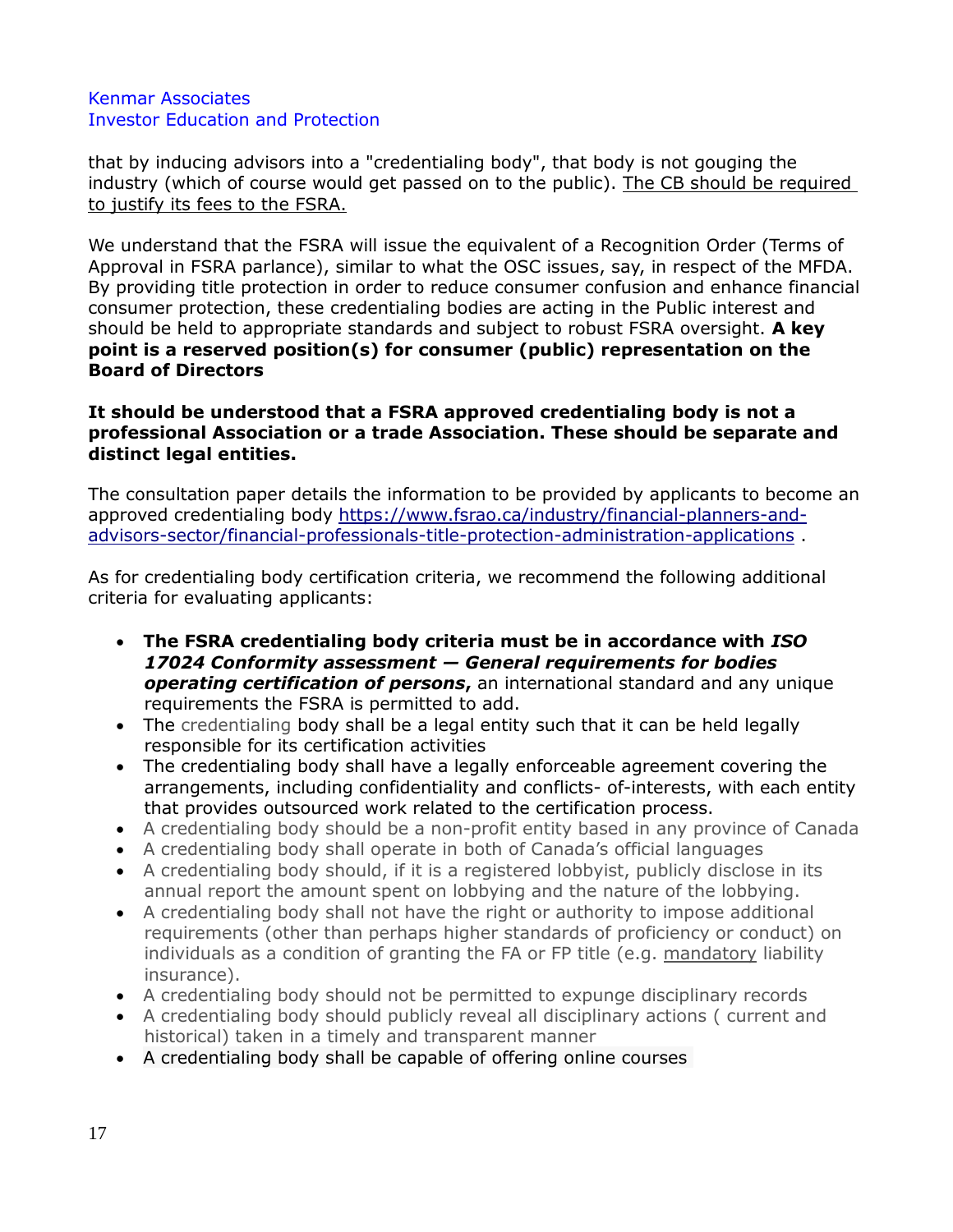- A credentialing body shall not require the candidates to complete the certification body's own education or training as an exclusive prerequisite when alternative education or training with an equivalent outcome exists;
- A credentialing body shall have the capability to provide remote proctoring as an alternative to in-person examinations
- A credentialing body should have an efficient complaints function and process to promptly address complaints from the public or Firms in the financial services industry.
- A credentialing body shall have a majority of independent members of the public on its Board of Directors with at least one " reserved position for a " consumer" director
- A credentialing body shall make public its approach to oversight over credentialed individuals
- A credentialing body shall publicly release an Annual report on its financial condition and its operations .The financial statements shall be subject to external audit.
- A credentialing body should issue an Annual enforcement report.
- A credentialing body's educational requirements should require continuing education as a condition of holding the designation FP or FA. Conflicts-of-interest must be avoided in exercising this role.
- A credentialing body shall be transparent in its operations including enforcement.
- A credentialing body must consider the impact of any disciplinary actions by statutory or SRO regulators on its credentialed title holders. FP's and FA's must be required report any regulatory or legal sanctions imposed on them.
- A credentialing body should have the obligation to report suspected fraudulent activity to statutory regulators, SRO's and/or law enforcement.
- A credentialing body should have the necessary cybersecurity in place to ensure system integrity and privacy of credentialed persons under Privacy legislation.
- A credentialing body should ensure that if any financial regulator or SRO has imposed a lifetime ban on an individual, that individual shall automatically cease to be entitled to use the title of FA or FP in any capacity.

It is our understanding that credentialing bodies will have the power to suspend a title holder for periods of time during which the title holder would not be permitted to use the FP or FA title. A credentialing body could also ban a title holder from seeking renewal or reinstatement of certification. Credentialing bodies should have the power to fine (within limits) credentialed individuals if they are a recognized SRO. The CB shall have enforceable arrangements to require that the credentialed person informs the certification body, without delay, of matters that can affect the capability of the certified person to continue to fulfil the credentialing requirements. NOTE: There is nothing in the Act or rule that would prevent an individual that has been sanctioned with a ban from continuing to provide financial planning or advice as long as he/she did not use the FP or FP titles or any titles that could reasonably be confused with these titles.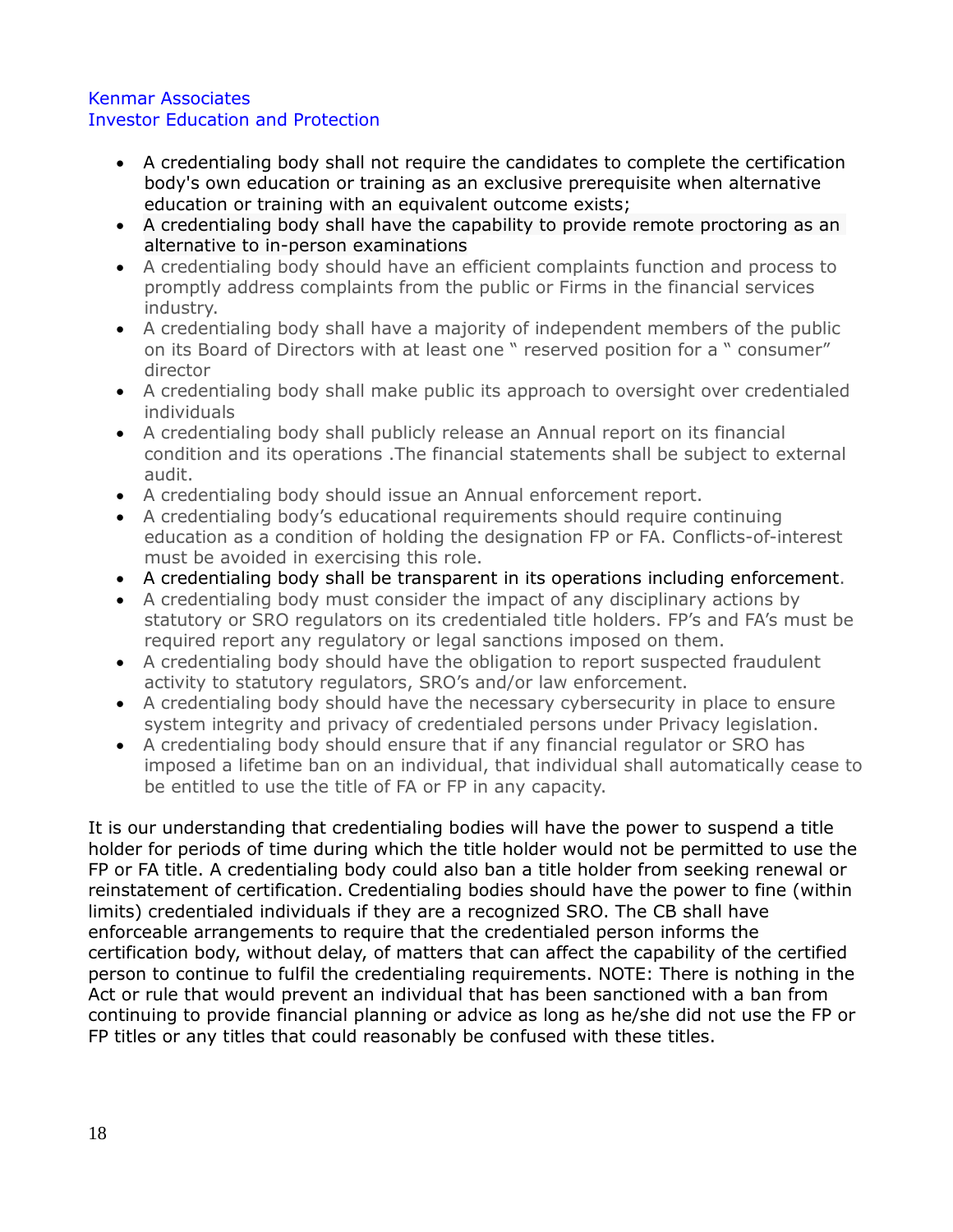The FSRA may wish to consider if restitution complaints against a title holder should be addressable by an external financial ombudsman service like OBSI. If so, individuals would have arrangements with the financial ombudsman service.

Another idea is a requirement that a CB have a whistleblower program. This could assist the CB and the FSRA in identifying rule breakers.

# **Conduct Standard (proficiency +conduct= consumer confidence)**

In the current environment, financial consumers are susceptible to harm from conflicted providers of financial advice. The provision of financial advice, and to a lesser extent the preparation of financial plans, is susceptible to conflicts-of-interest. Kenmar strongly believe that those who provide personalized financial planning and financial advice owe duties of loyalty, prudence, and care to their customers, and that a Best interests duty of care should be required of those who provide financial planning and financial advice. The benefit of such a regime include: a) those providing financial planning and financial advice work to eliminate conflicts-of-interest; b) where that work proves impractical, that such conflicts are clearly disclosed; c) conflicts are resolved in favor of customer's interests when they cannot be avoided; and d) clear accountability is established for financial planners and advisors so that violations receive appropriate sanction. This type of conduct would give financial consumers the confidence they need to trust those holding the FP or FA title (designation).

Since the FPTPA does not directly regulate conduct of title holders, other means must be found to connect *conduct* to a title. If this is not done, it would be improper to assert "*The requirements included in the FPTP Rule aim to establish minimum standards for use of the FP and FA titles so that consumers can have confidence in the quality of the services they receive from individuals using these titles"*. Use of the titles would be deceiving and could create consumer confidence when such trust is not deserved. **There should be absolute clarity that such a duty would require all financial planners and advisors to put the best interests of their clients first and above all others.**

Only CB's with high standards of conduct and transparency for its title holders should be approved. In September, FP Canada improved its disclosure practices. Under the changes to the Disciplinary Rules and Procedures (DRP), it will now publish statements of allegations, which describe misconduct alleged by the Standards Council, on its website within 5 business days of being filed. FP Canada will also publish decisions and reasons from disciplinary hearings similar to securities industry SRO's. All CB's should be required to provide this level of transparency.

# **Conflicts-of-interest/governance**

If a credentialing body denies an application, or expels a member in an enforcement matter, the body loses money. This is why robust governance is critical. Quebec's IQPF has signed on as a Proud Partner of FP Canada. Under the partnership, the financial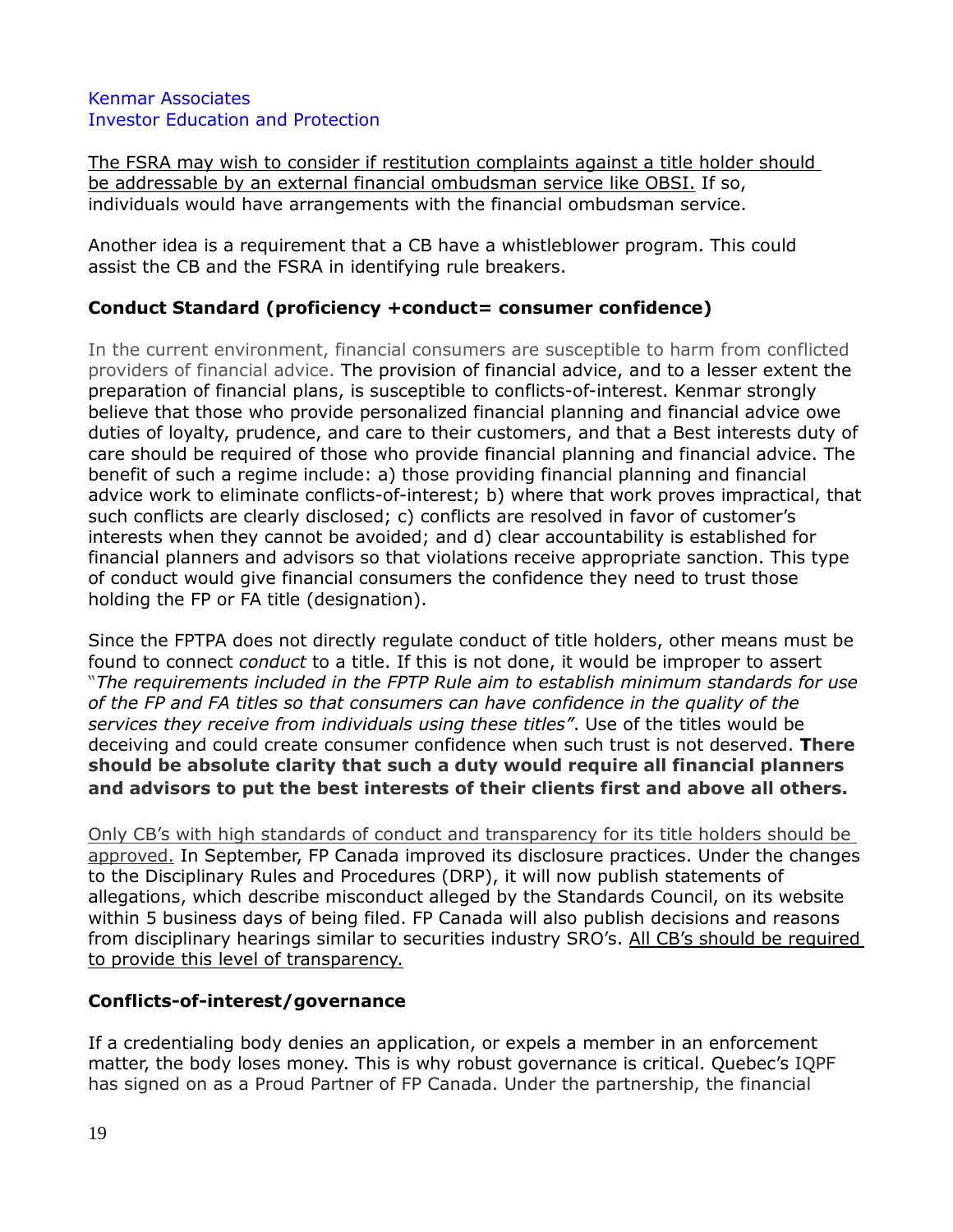planning profession in Québec participates in the governance of FP Canada through representation on its Board of Directors and on important committees and Panels. The FSRA might consider a similar arrangement wrt the FP title.

The credentialing body must identify and resolve threats to its impartiality on an ongoing basis. This shall include those threats that arise from its activities, from its related bodies, from its relationships, or from the relationships of its personnel. A relationship that threatens the impartiality of the CB can be based on ownership, governance, management, personnel, shared resources, finances, contracts, marketing (including branding) and payment of a sales commission or other inducement for the referral of new applicants, etc. **Specifically, a FSRA approved CB should not be permitted to require add-on services beyond those to meet FSRA regulations in order to receive the right to use the FP or FA title without FSRA approval (similar restriction to tied selling).**

## **A CB should not be permitted to require candidates to be a member of an affiliated entity in order to obtain the right to use the FP or FA title.**

The FSRA must ensure that any fees charged to individuals seeking the title(s) are on a cost basis, are fair and reasonable and are no more than if the FSRA were to do the credentialing itself. The credentialing body must be organized as a non-profit entity under corporation laws. The fee charged to titleholders should reflect only the costs of operating the FSRA approved credentialing body. This will keep fees low and encourage individual participation and laser focus the CB on its mandate.

It will be important to avoid a race to the bottom to a minimum standard in order to gain consensus from a large field of self-interested stakeholders. There is also a risk that enforcement may be "light touch" in order to maintain membership numbers. This why we stress independent Board members as a key governance parameter.

Requiring credentialing bodies to collect 'on behalf of' and then remit fees to the FSRA gives them a quasi-regulatory function that should really face FSRA directly in our view. It also lets the credentialing bodies potentially define the scope of their fee collection, potentially imposing wider coverage than the legislation and regulation would demand (i.e. are ALL credentialing body members holding out as FAs or FPs? Who gets to decide?). The consultation paper really doesn't provide sufficient detail to permit informed commentary. **The FSRA should address the fee question to prevent excess costs creeping into the credentialing system.** 

**Expungement rights should be specifically prohibited in the Terms of Approval unless ordered by the FSRA or a court.** The right to expunge the disciplinary record of a certificated person constitutes a conflict- of- interest in the sense that the less such postings that exist on a CB website, the more financial consumers will trust the FP and FA titles proclaimed on individuals. This can be interpreted to mean that the CB is misrepresenting the robustness of the titles to embellish its image and reputation.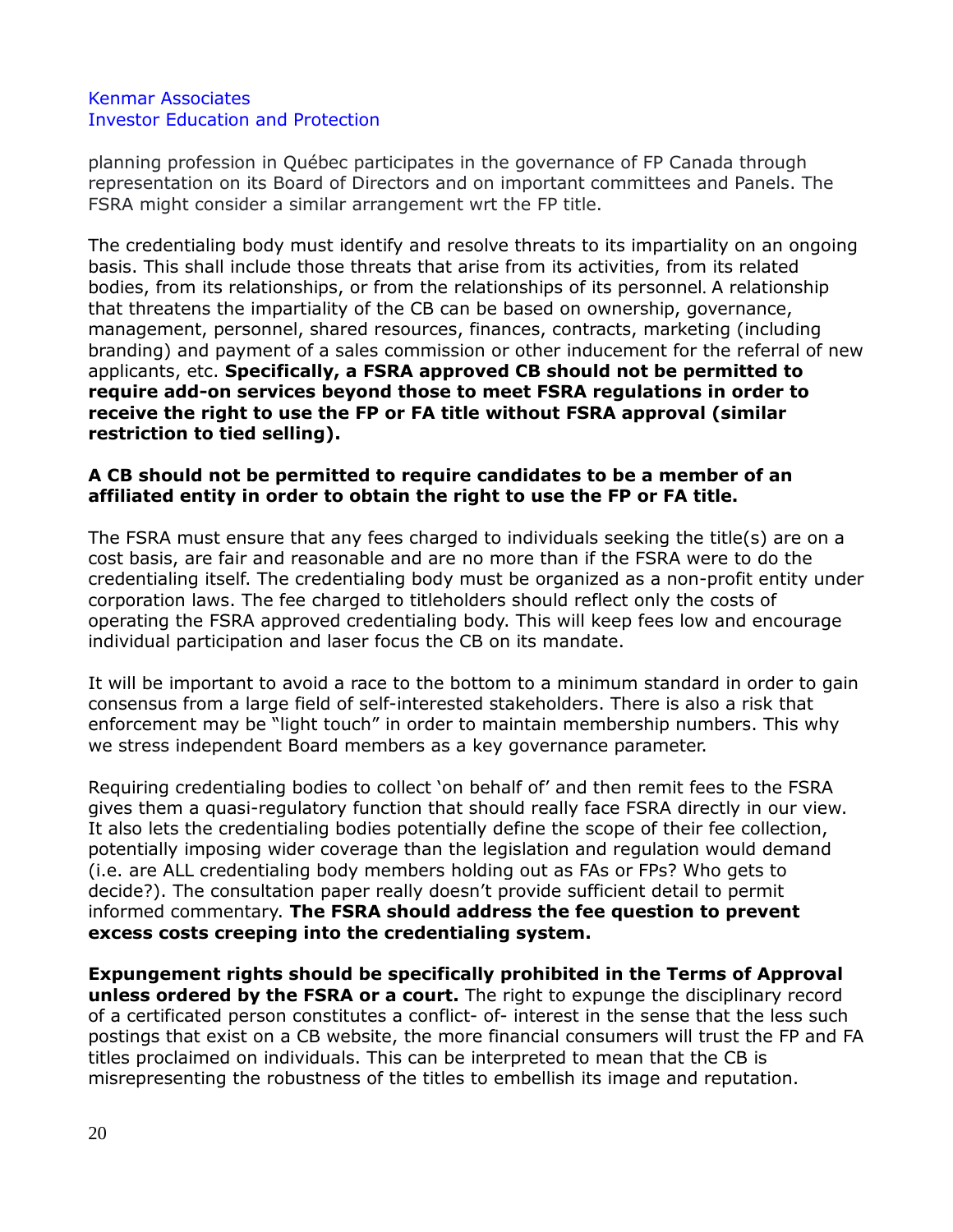**Kenmar recommend that each CB should have a documented conflicts-ofinterests policy** See ANSI sample at <https://www.ansi.org/accreditation/product-certification/documentdetail>

# **Standardized Code of Conduct**

**We recommend that the FSRA develop a professional Code of Conduct and practice which all approved credentialed individuals must comply with** (one Code for FP's and one Code for FA's). This will also ensure that the Code would be uniform and that any changes to the Code can be made only by the FSRA and not by private actors.

# **Enforcement**

After the revelations in a WSJ article (*Looking for a Financial Planner? The Go-To Website Often Omits Red Flags)* that exposed weak oversight of its members, the CFP Board launched an investigation and issued a report recommending changes to the way the organization would work going forward. See *Report of The Independent Task Force on Enforcement to the Certified Financial Planner Board of Standards, Inc.*

https://www.cfp.net/-/media/files/cfp-board/about-cfp-board/governance/cfp-boardindependent-task-force-on-enforcement-report-2019-

12.pdf?la=en&hash=4A1E340CC8AD451FC6F5358F8313E149 this has resulted in numerous changes in governance, organization and enforcement. The FSRA needs to ensure that any approved CB will not have any of the issues raised by the U.S. reported scandal. This is critical if consumers are to have confidence in FSRA authorized title holders. It is not clear how the CB's will monitor compliance with rules/Code of Conduct by title holders. Further details are required. We expect the CB's would need unencumbered access to regulatory and other databases. **One thing is for sure- the system should not depend solely on self-reporting.** A video worth watching *Red* 

*flags to look out for when seeking a financial planner* [https://www.cnbc.com/video/2019/08/02/red-flags-to-look-out-for-when-seeking-a](https://www.cnbc.com/video/2019/08/02/red-flags-to-look-out-for-when-seeking-a-financial-planner.html)[financial-planner.html](https://www.cnbc.com/video/2019/08/02/red-flags-to-look-out-for-when-seeking-a-financial-planner.html)

As regards FSRA enforcement, the consultation paper does not provide sanction guidelines for breaches of the Title Protection Act. It merely states that the "FSRA may take enforcement action in situations where an individual inappropriately uses an FP/FA title (i.e., the individual does not have an approved credential)". It is our understanding that enforcement will be limited to the issuance of a Compliance Order. **We remain unconvinced that a FSRA Compliance Order is a sufficiently severe sanction to deter individuals from misrepresenting themselves as credentialed FP's or FA's.**  This is important since the public will place great trust in those who hold themselves out as professionals in financial planning and financial advice. We do not feel a Compliance Order meets IOSCO (or other) standards for general or specific deterrence. In our opinion, the limited impact of a Compliance Order would not and should not improve public confidence in the financial services industry, the CB or the FSRA.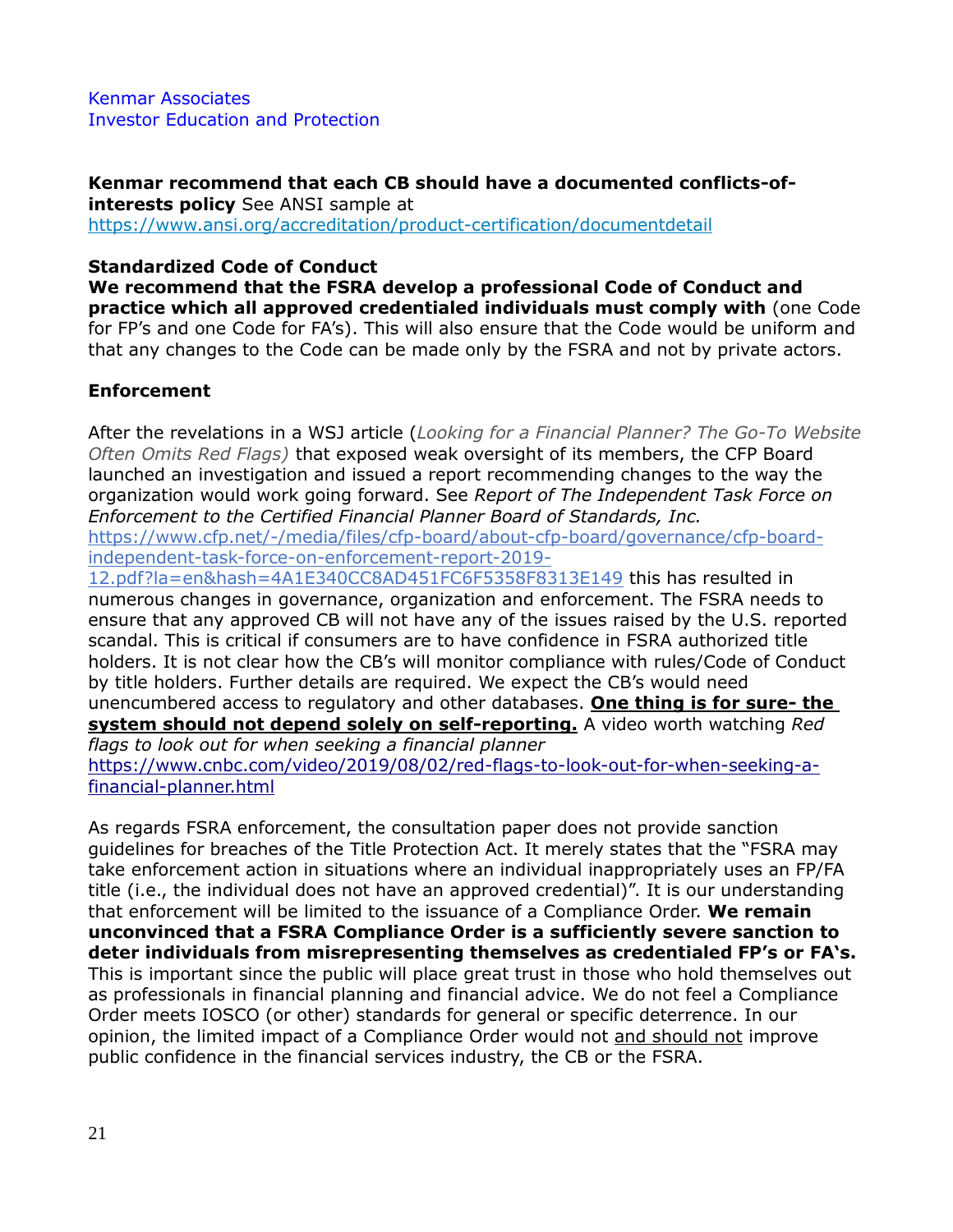**We recommend that the FSRA publicly release an annual oversight report on the approved CB's**. In the securities sector, the CSA SRO oversight committee makes public reports on IIROC and the MFDA. Such transparency is important if consumers are to have confidence in the CB's.

# **Rule harmonization**

Kenmar strongly suggest liaison with Quebec authorities to avoid duplication of effort. **In any event, the FSRA should formally recognize Quebec's financial planner title regime assuming it meets or exceeds the FSRA FP competency/conduct standards so that Quebec-based planners can continue to service Ontario clients without adding additional costs.**

If a IIROC or MFDA registered individual domiciled in other provinces has clients in Ontario and uses the FA title, that usage should not have to be credentialed by a FSRA approved CB if that title is approved by the SRO.

#### It is essential that there is harmonization of rules across provinces. **We recommend that the education, training, credentialing and disciplining of individuals engaged in the provision of financial planning and advice be harmonized and subject to one set of Canadian regulatory standards.**

If the chosen standards conflict with SRO/CSA rules or are of a lesser standard, this could cause confusion for retail investors who will trust Reps with the FA or FP title (designation). **We urge the FSRA to harmonize with the OSC/SRO's so that the anticipated benefits of the Act are achieved without adding to investor confusion.**

The regulators need a good working relationship with these credentialing bodies but the proposed FSRA structure is currently lacking in an overarching framework and this is a weakness.

# **Some general comments on the consultation paper**

The consultation paper states that FSRA will be an effective steward of resources, and will seek to minimize costs where practicable and where such minimization would not increase material or unacceptable regulatory risk. We believe that it would be more appropriate to express that the goal of FSRA's stewardship is to operate effectively and optimize costs rather than minimize them. Ontarians have seen the disaster with senior long-term care homes where light touch regulatory oversight was the norm. That lesson should be top of mind in finalizing this rule. Would anyone fly on an aircraft where the Ministry of Transport stated that they intended to regulate aircraft safety at a minimum cost level? Those providing personalized financial plans or advice are impacting the financial health of Ontarians. The plans and advice they provide determines client retirement income security and the availability of cash to fund their children's education. These are critical socio-economic considerations whose regulation should not be under-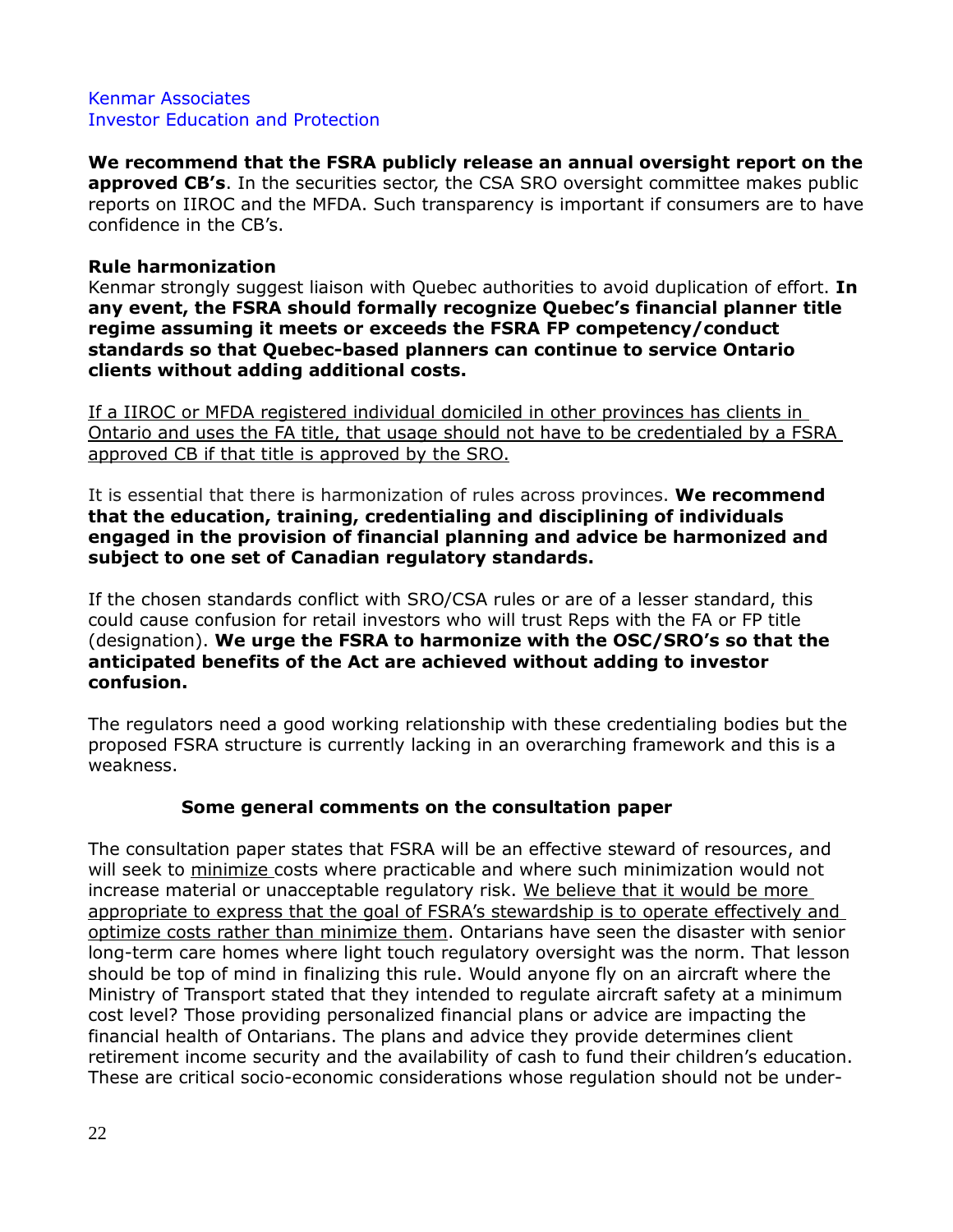resourced.

The FPTPA does not require that Firms must approve title usage of their employees/representatives. This is already a requirement under CSA CFR. This is a point the FSRA should consider in any amendments to the Act or it could be a condition of CB recognition.

It is not clear from the Consultation paper whether a dual-licensed individual with an FA title (designation) could use this title in the insurance AND the mutual fund regulatory framework simultaneously. **We ask that this matter be clarified and that FSRA require that in any dual licence situation, the higher standard applies whichever of the activities the FA or FP is performing with a client (No bait switching).**

Our experience with professional Associations credentialing systems is less than spectacular. Deficiencies in monitoring prowess and lax enforcement are the major weaknesses.

## **SUMMARY and CONCLUSION**

**The FPTPA is clearly flawed. There is no requirement for individuals who hold themselves out as providing financial advice to use the FA title.** While the Title Protection Act may prevent non-credentialed individuals from using the FP or FA title, it will not stop them from performing financial advising or planning work. Kenmar appreciate the challenges the FSRA face in operationalizing the FPTPA and stand ready to assist wherever possible.

We are pleased to see that the proposed rule attempt to make a distinction between financial planners and financial advisors. Drawing this distinction could help financial consumers both understand and appreciate the important differences between the nature of the advice that these two groups are qualified and permitted to provide.

Kenmar believe that only those who accept a duty of loyalty, prudence and care for their advice to clients (Best interests) should be able to hold themselves out to clients as financial advisors and planners. Practitioners whose business models are based on lower standards of care should be prohibited from referring to themselves as "financial advisors" in the marketplace.

In our opinion, the proposed competency profile needs more work to bring it up to a level where consumer confidence would be justified.

It remains an open question whether the FA title will be effective in reducing investor confusion because it will compete with dozens of other titles that sound impressive but may not contravene the Act. The Act and rule could easily be undermined because usage of other deceiving titles like VP, Retirement Coach or Wealth manager may not be subject to enforcement sanctions. The efficacy of the Act will largely depend on the degree of enforcement the FSRA can and will apply regarding the "(… *as well as equivalents in*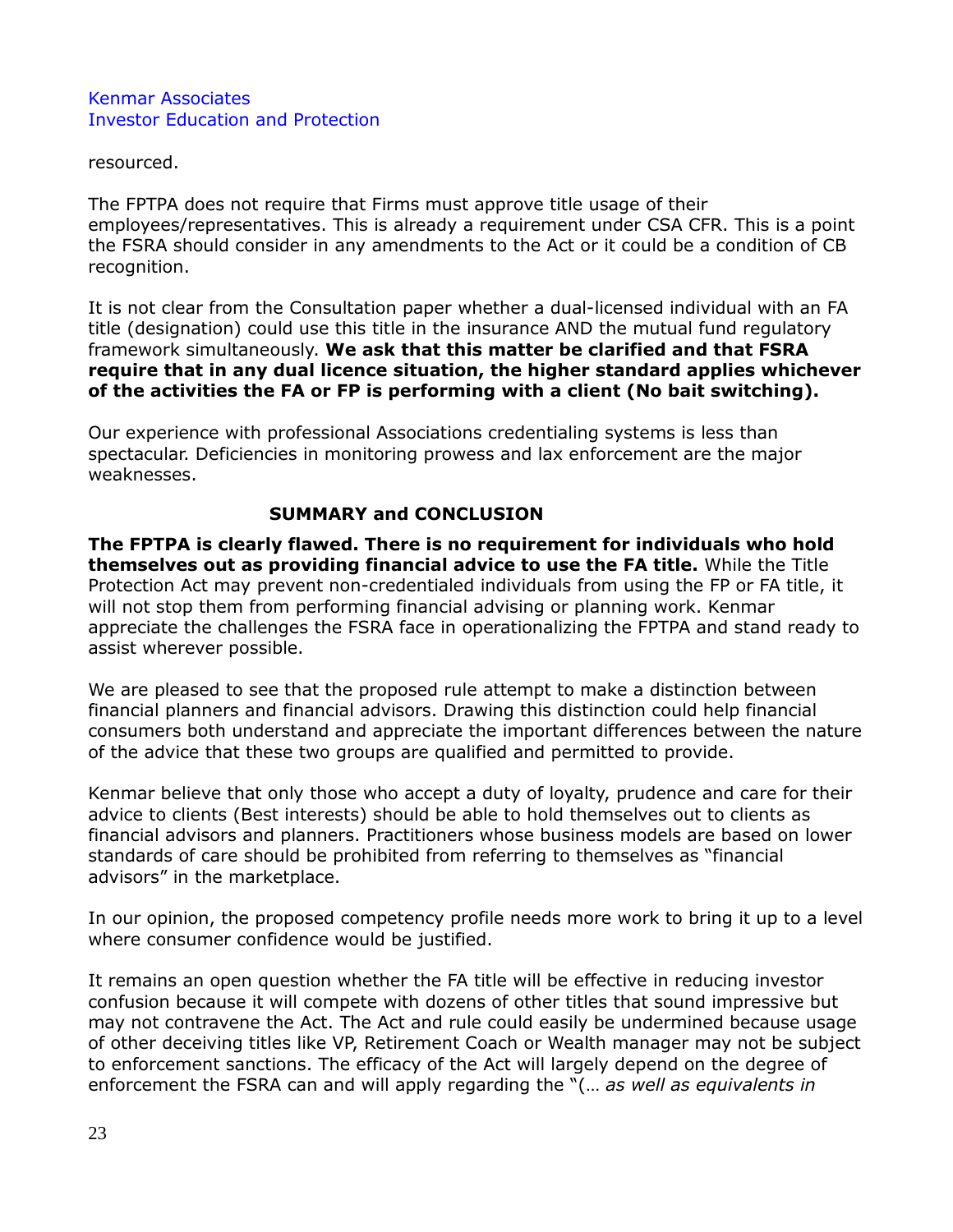*another language or titles that could reasonably be confused with such titles*) provisions. Robust CB monitoring and enforcement over titleholders will be required to justify the cost of creating and operating the credentialing system.

Strong public promotion of the FP and FA title credentialing system may help reduce consumer confusion.

Kenmar remain constructively critical about the impact of the Act and rule proposals, as currently written. For many advisors who are far from ideal from a consumer/investorprotection perspective, this could be business as usual other than a few hundred bucks extra out the door each year to one or more of the new credentialing bodies.

The sharing of information among credentialing bodies and statutory regulators is essential to ensuring that financial consumers are protected. Collaboration and cooperation are required for an effective regulatory system. Any CB model must ensure there are no barriers to collaboration, cooperation and sharing of information.

The value of a FP or FA title will be determined by how financial consumers perceive the robustness and integrity of a CB. It is therefore essential that CB's have governance, reporting and transparency consistent with being a Body required to act in the Public interest.

Kenmar fear that FSRA's intended "protection" of titles could cause harm to Ontario's financial consumers by providing a false sense of regulatory oversight and protection. Nevertheless, we believe that with some creativity, the FSRA could minimize this risk as suggested in this Comment letter. The FSRA will be accountable for the impact of the CB system on Ontarians so it is critical that every measure be taken to ensure its integrity. Limiting consumer confusion must remain Top of mind.

We hope the FSRA find the comments provided useful.

Feel free to contact us if there are any questions.

Kenmar Associates agree to public posting of this Comment Letter.

We would be pleased to discuss our comments and recommendations with you in more detail at your convenience.

Sincerely,

Ken Kivenko P.Eng. President, Kenmar Associates [kenkiv@sympatico.ca](mailto:kenkiv@sympatico.ca)

#### **REFERENCES**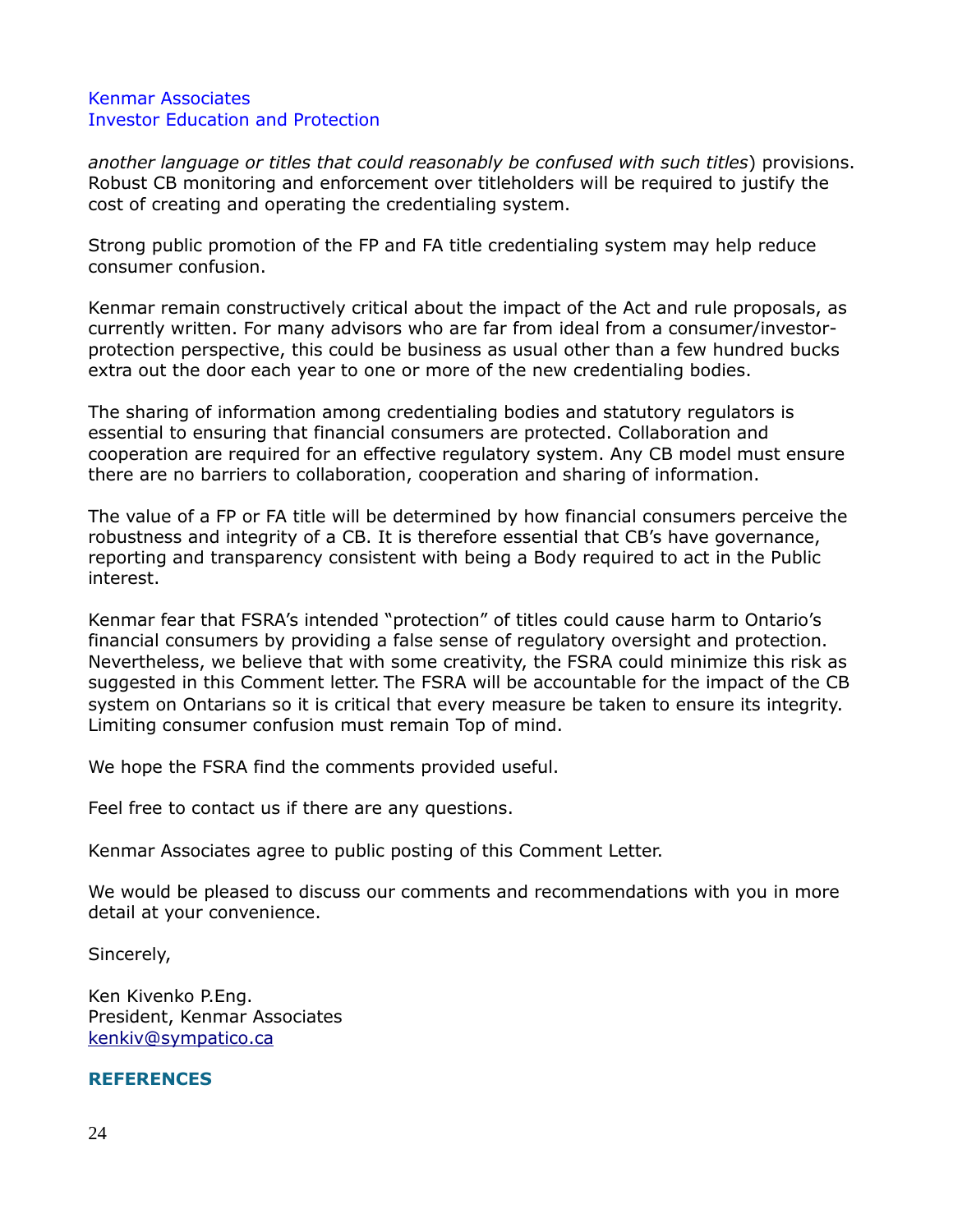#### **ISO 17024 Conformity assessment — General requirements for bodies operating certification of persons**

<https://www.iasonline.org/wp-content/uploads/2017/04/474-Sep-2018-1.pdf>

## **Consumer Perceptions of Financial Advisory Titles and Implications for Title Regulation**

[https://www.mercatus.org/system/files/tharp-financial-titles-mercatus-working-paper](https://www.mercatus.org/system/files/tharp-financial-titles-mercatus-working-paper-v1.pdf)[v1.pdf](https://www.mercatus.org/system/files/tharp-financial-titles-mercatus-working-paper-v1.pdf)

**Awareness and Perceptions of Financial Planners in Canada**: Leger research Key findings- 92% have heard of the title financial planners; 44% believe there are regulatory standards in place for financial planners [http://fpsc.falafeldev.com/docs/default-source/FPSC/awareness-and-perceptions-of](http://fpsc.falafeldev.com/docs/default-source/FPSC/awareness-and-perceptions-of-financial-planners-in-canada-(coalition-research).pdf?sfvrsn=2)[financial-planners-in-canada-\(coalition-research\).pdf?sfvrsn=2](http://fpsc.falafeldev.com/docs/default-source/FPSC/awareness-and-perceptions-of-financial-planners-in-canada-(coalition-research).pdf?sfvrsn=2)

## **CARP calls for a Fiduciary Duty for advice givers**

[http://www.carp.ca/wp-content/uploads/2013/12/CSA-Consultation-Paper-33-403-](http://www.carp.ca/wp-content/uploads/2013/12/CSA-Consultation-Paper-33-403-Fiduciary-Duty.pdf?e4b50d) [Fiduciary-Duty.pdf?e4b50d](http://www.carp.ca/wp-content/uploads/2013/12/CSA-Consultation-Paper-33-403-Fiduciary-Duty.pdf?e4b50d)

#### **Fiduciary Principles in Agency Law** by Deborah DeMott: SSRN [https://papers.ssrn.com/sol3/papers.cfm?abstract\\_id=3124325](https://papers.ssrn.com/sol3/papers.cfm?abstract_id=3124325)

#### **The FCA's professional standards' protocols**

<https://www.fca.org.uk/firms/professional-standards-advisers>

#### **CARP calls for Regulation of Investment Advisor Titles and Designations** - CARP

SIPA have been calling for title regulation for well over a decade. The regulators seem oblivious to the plea. It seems that there is no regulatory appetite for creating a professional advisor designation or reining in investor confusion. [https://www.carp.ca/2017/03/29/carp-calls-regulation-investment-advisor-titles](https://www.carp.ca/2017/03/29/carp-calls-regulation-investment-advisor-titles-designations/)[designations/](https://www.carp.ca/2017/03/29/carp-calls-regulation-investment-advisor-titles-designations/)

#### **The role of trust in personal financial planning**

[https://researchdirect.westernsydney.edu.au/islandora/object/uws%3A32640/datastrea](https://researchdirect.westernsydney.edu.au/islandora/object/uws%3A32640/datastream/PDF/view) [m/PDF/view](https://researchdirect.westernsydney.edu.au/islandora/object/uws%3A32640/datastream/PDF/view)

# **A Certified Financial Planner . . . The Good, the Bad, & the Ugly** – Cutter Financial

Group, LLC <https://cutterfinancialgroup.com/cfp/>

#### **Standards of professional responsibility**: FP Canada

[https://www.fpcanada.ca/docs/default-source/standards/standards-of-professional](https://www.fpcanada.ca/docs/default-source/standards/standards-of-professional-responsibility.pdf)[responsibility.pdf](https://www.fpcanada.ca/docs/default-source/standards/standards-of-professional-responsibility.pdf)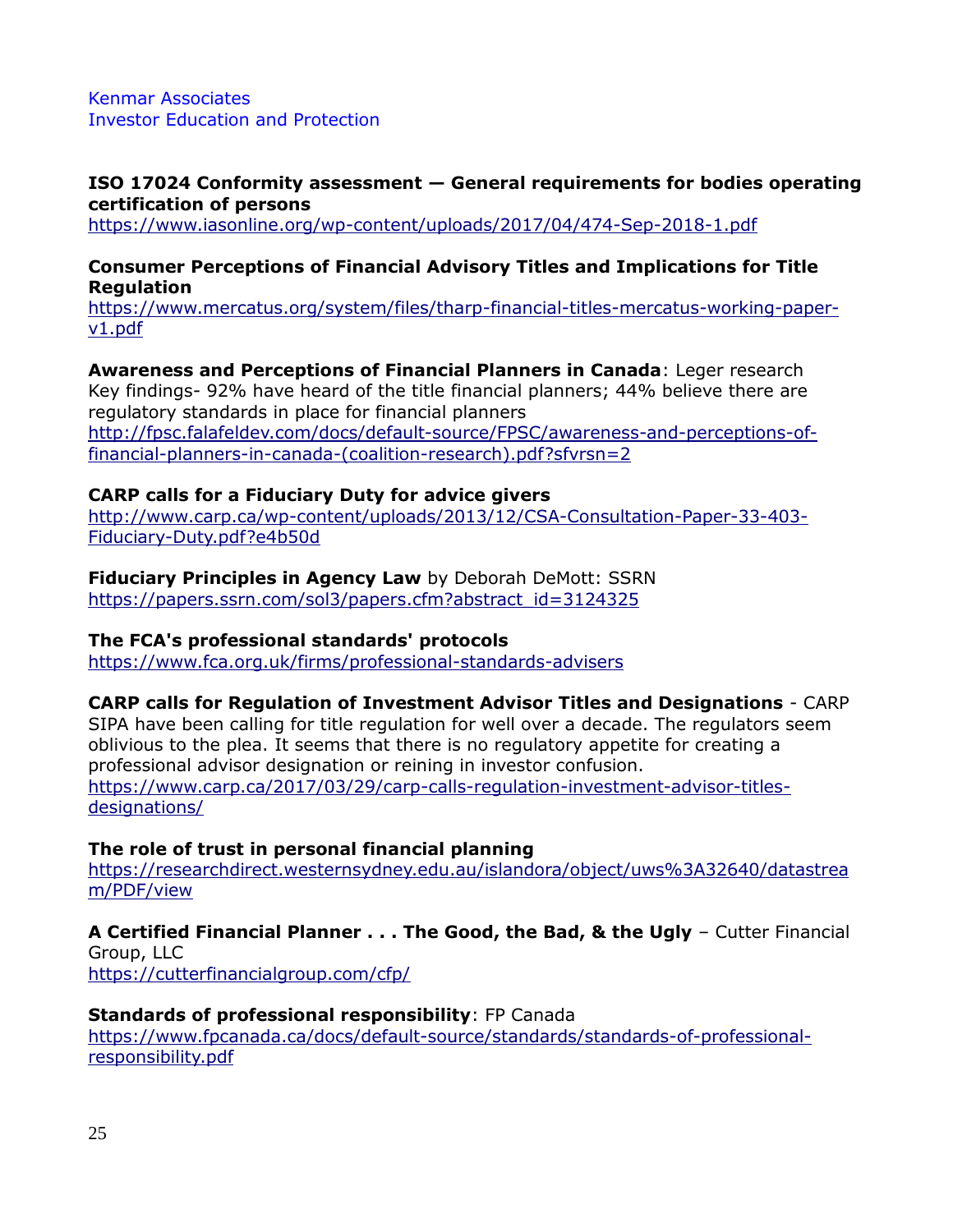#### **Licence to Capture: The Cost Consequences to Consumers of Occupational Regulation in Canada** | C.D. Howe Institute

In "[Licence to Capture: The Cost Consequences to Consumers of Occupational Regulation](https://go.pardot.com/e/230862/occupational-regulation-canada/vbrzf/344195940?h=-c3VaOo6uUlmVC0sdwfB0L9ah-ttutyen4OjTB56QNA)  [in Canada](https://go.pardot.com/e/230862/occupational-regulation-canada/vbrzf/344195940?h=-c3VaOo6uUlmVC0sdwfB0L9ah-ttutyen4OjTB56QNA)," authors Robert Mysicka, Lucas Cutler and Tingting Zhang explore how a growing number of occupations in Canada require members to be licensed or otherwise regulated and how, in many cases, the added costs consumers pay for regulated services outweigh the benefits.

[https://www.cdhowe.org/public-policy-research/licence-capture-cost-consequences](https://www.cdhowe.org/public-policy-research/licence-capture-cost-consequences-consumers-occupational-regulation-canada)[consumers-occupational-regulation-canada](https://www.cdhowe.org/public-policy-research/licence-capture-cost-consequences-consumers-occupational-regulation-canada) . We urge the FSRA to implement the Title Protection Act in such a way that financial consumer costs are minimized and investor benefits demonstrably maximized.

## **Advisor or adviser? It's not that simple** | Advisor's Edge 2017

This is another topic that has not been dealt with by the CSA. Financial consumers are as confused as ever - CFR provisions on titles are barely scratching the surface and we have yet to see how enforcement will work. In our experience, we have never seen a regulator take an enforcement action for misleading titles which blatantly breach the rules. <https://www.advisor.ca/news/industry-news/advisor-or-adviser-its-not-that-simple/>

## **How to develop schemes for the certification of persons**: IAS

https://www.iasonline.org/wp-content/uploads/2018/11/casco -[\\_certification\\_of\\_persons.pdf](https://www.iasonline.org/wp-content/uploads/2018/11/casco_-_certification_of_persons.pdf)

# **Conflict of Interest in Certification: A Review for ISEAL**

[https://community.isealalliance.org/sites/default/files/R040%20Conflict%20of%20Intere](https://community.isealalliance.org/sites/default/files/R040%20Conflict%20of%20Interest%20in%20Certification%20Final%20Report%20Jan%2005.doc) [st%20in%20Certification%20Final%20Report%20Jan%2005.doc](https://community.isealalliance.org/sites/default/files/R040%20Conflict%20of%20Interest%20in%20Certification%20Final%20Report%20Jan%2005.doc)

#### **HOLDING THE PURSE STRINGS: REGULATING FINANCIAL PLANNERS**: PIAC

[https://www.piac.ca/wp-content/uploads/2014/11/fp\\_report\\_final\\_website.pdf](https://www.piac.ca/wp-content/uploads/2014/11/fp_report_final_website.pdf)

#### **"Held to a Higher Standard" – Should Canada's Financial Advisors Be Held to a**

**Fiduciary Standard?** [http://dtpr.lib.athabascau.ca/action/download.php?filename=mba-](http://dtpr.lib.athabascau.ca/action/download.php?filename=mba-15/open/punkon-aprj-final.pdf)[15/open/punkon-aprj-final.pdf](http://dtpr.lib.athabascau.ca/action/download.php?filename=mba-15/open/punkon-aprj-final.pdf)

# **Is conflicted advice better than no advice?** : Research

[https://www2.bc.edu/~reuterj/research/ORP\\_201503.pdf](https://www2.bc.edu/~reuterj/research/ORP_201503.pdf)

# **The Costs and Benefits of Financial Advice**

[http://www.hbs.edu/faculty/conferences/2013-household-behavior-risky-asset](http://www.hbs.edu/faculty/conferences/2013-household-behavior-risky-asset-mkts/Documents/Costs-and-Benefits-of-Financial-Advice_Foerster-Linnainmaa-Melzer-Previtero.pdf)[mkts/Documents/Costs-and-Benefits-of-Financial-Advice\\_Foerster-Linnainmaa-Melzer-](http://www.hbs.edu/faculty/conferences/2013-household-behavior-risky-asset-mkts/Documents/Costs-and-Benefits-of-Financial-Advice_Foerster-Linnainmaa-Melzer-Previtero.pdf)[Previtero.pdf](http://www.hbs.edu/faculty/conferences/2013-household-behavior-risky-asset-mkts/Documents/Costs-and-Benefits-of-Financial-Advice_Foerster-Linnainmaa-Melzer-Previtero.pdf)

# **The role of ethics and independence: Professional relationships**

[http://www.pearsoncanada.ca/media/highered-showcase/multi-product](http://www.pearsoncanada.ca/media/highered-showcase/multi-product-showcase/showcase-websites-4q-2012/03_ch03_aren.pdf)[showcase/showcase-websites-4q-2012/03\\_ch03\\_aren.pdf](http://www.pearsoncanada.ca/media/highered-showcase/multi-product-showcase/showcase-websites-4q-2012/03_ch03_aren.pdf)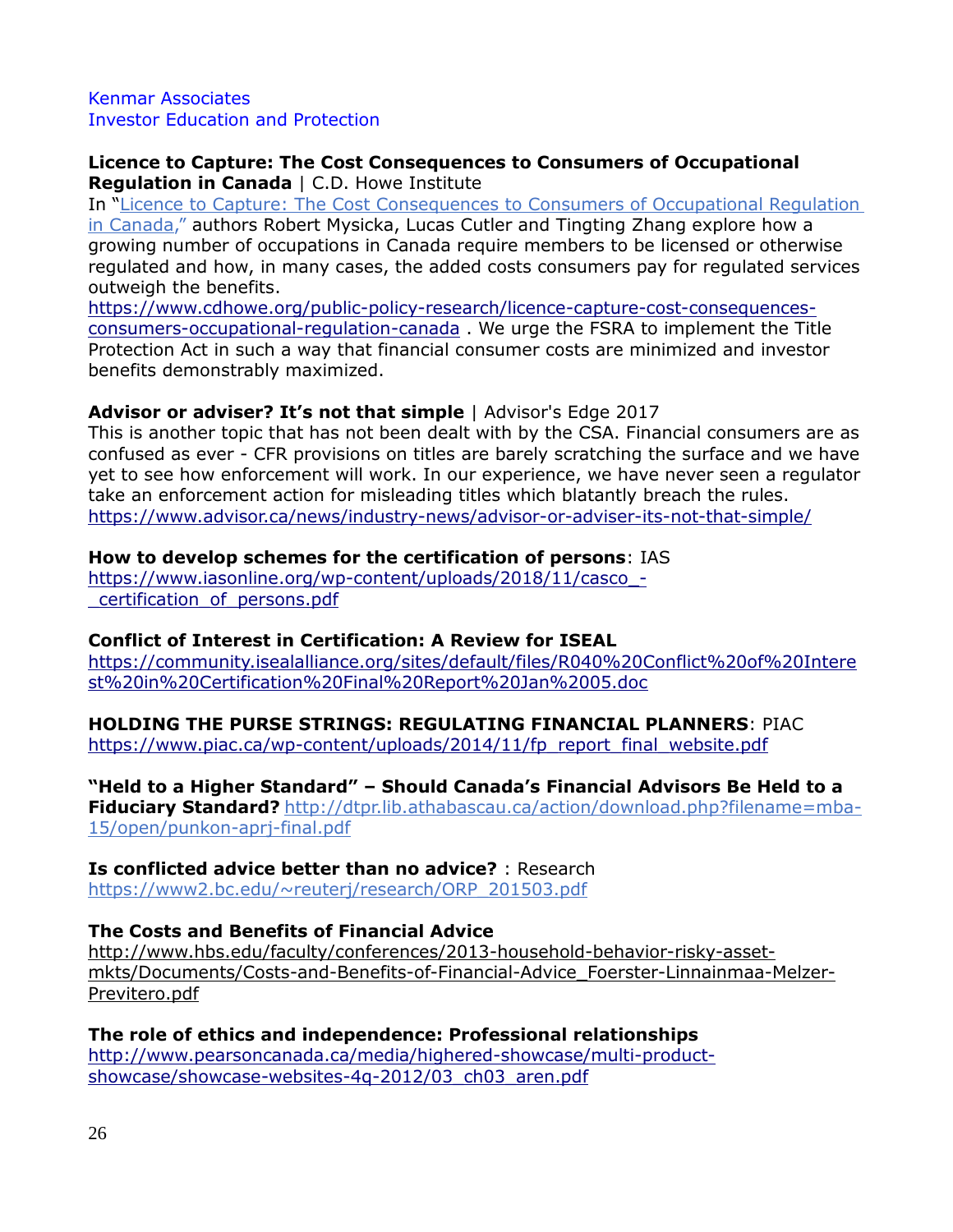**Managing Conflicts in the Best Interests of the Client:** IIROC Bulletin [http://www.iiroc.ca/Documents/2016/F58C9465-AFC5-42F3-A5D1-](http://www.iiroc.ca/Documents/2016/F58C9465-AFC5-42F3-A5D1-6C5BFDF19CF3_en.pdf) [6C5BFDF19CF3\\_en.pdf](http://www.iiroc.ca/Documents/2016/F58C9465-AFC5-42F3-A5D1-6C5BFDF19CF3_en.pdf)

## **Consumer decision making in retail investment services**: EC

[http://ec.europa.eu/consumers/financial\\_services/reference\\_studies\\_documents/docs/co](http://ec.europa.eu/consumers/financial_services/reference_studies_documents/docs/consumer_decision-making_in_retail_investment_services_-_final_report_en.pdf) nsumer decision-making in retail investment services - final report en.pdf

**INVESTORS AND INVESTMENT CHOICES: DETERMINANTS OF THE FINANCIAL ADVISORS PERSUADING THE INVESTORS AND THE ROLE PLAYED BY FINANCIAL ADVISORS ON THE DECISIONS OF THE INVESTORS**: IJM 2018

[http://d.researchbib.com/f/6nnJSyoJHhL29gY01up3EypxSxoJyhY1IjoT9uMRMioTEypv9WF](http://d.researchbib.com/f/6nnJSyoJHhL29gY01up3EypxSxoJyhY1IjoT9uMRMioTEypv9WFx1sZQysZQMsZQN0Y0yXGI8jBI8jAy8jZQDhpTEz.pdf) [x1sZQysZQMsZQN0Y0yXGI8jBI8jAy8jZQDhpTEz.pdf](http://d.researchbib.com/f/6nnJSyoJHhL29gY01up3EypxSxoJyhY1IjoT9uMRMioTEypv9WFx1sZQysZQMsZQN0Y0yXGI8jBI8jAy8jZQDhpTEz.pdf)

**The Pension Fund Advantage: Are Canadians Overpaying Their Mutual Funds?** By [http://papers.ssrn.com/sol3/papers.cfm?abstract\\_id=1290645](http://papers.ssrn.com/sol3/papers.cfm?abstract_id=1290645)

Blog **Financial Planning and Understanding Money** A thought provoking blogger from Australia lays out some key issues regarding financial advice. [http://www.michaelsmusings.com.au/financial-planning/fees-independence](http://www.michaelsmusings.com.au/financial-planning/fees-independence-bias/financial-advisors-are-cheating-you/)[bias/financial-advisors-are-cheating-you/](http://www.michaelsmusings.com.au/financial-planning/fees-independence-bias/financial-advisors-are-cheating-you/)

# **MFDA Rule 1.2.5 misleading titles**

<https://mfda.ca/policy-and-regulation/rules/mfda-rules/>

#### **Misleading Advisor Titles.....Misleading Seniors** | Unpublished Ottawa

[https://www.unpublishedottawa.com/letter/73867/misleading-advisor-titlesmisleading](https://www.unpublishedottawa.com/letter/73867/misleading-advisor-titlesmisleading-seniors)[seniors](https://www.unpublishedottawa.com/letter/73867/misleading-advisor-titlesmisleading-seniors)

**Misleading Advisor Titles.....Misleading Seniors** | Unpublished Ottawa [https://www.unpublishedottawa.com/letter/73867/misleading-advisor-titlesmisleading](https://www.unpublishedottawa.com/letter/73867/misleading-advisor-titlesmisleading-seniors)[seniors](https://www.unpublishedottawa.com/letter/73867/misleading-advisor-titlesmisleading-seniors)

**Do you have a financial advisor or adviser?** - MoneySense <https://www.moneysense.ca/save/investing/financial-advisor-or-adviser/>

Canadian Fund Watch: **Brokers misleading investors about fiduciary duty: PIABA Report**

<http://www.canadianfundwatch.com/2015/03/brokers-misleading-investors-about.html>

# CBC News: **'I feel duped': Why bank employees with impressive but misleading titles could cost you big time**

[https://www.cbc.ca/news/business/bank-s-deceptive-titles-put-investments-at-risk-](https://www.cbc.ca/news/business/bank-s-deceptive-titles-put-investments-at-risk-1.4044702)[1.4044702](https://www.cbc.ca/news/business/bank-s-deceptive-titles-put-investments-at-risk-1.4044702)